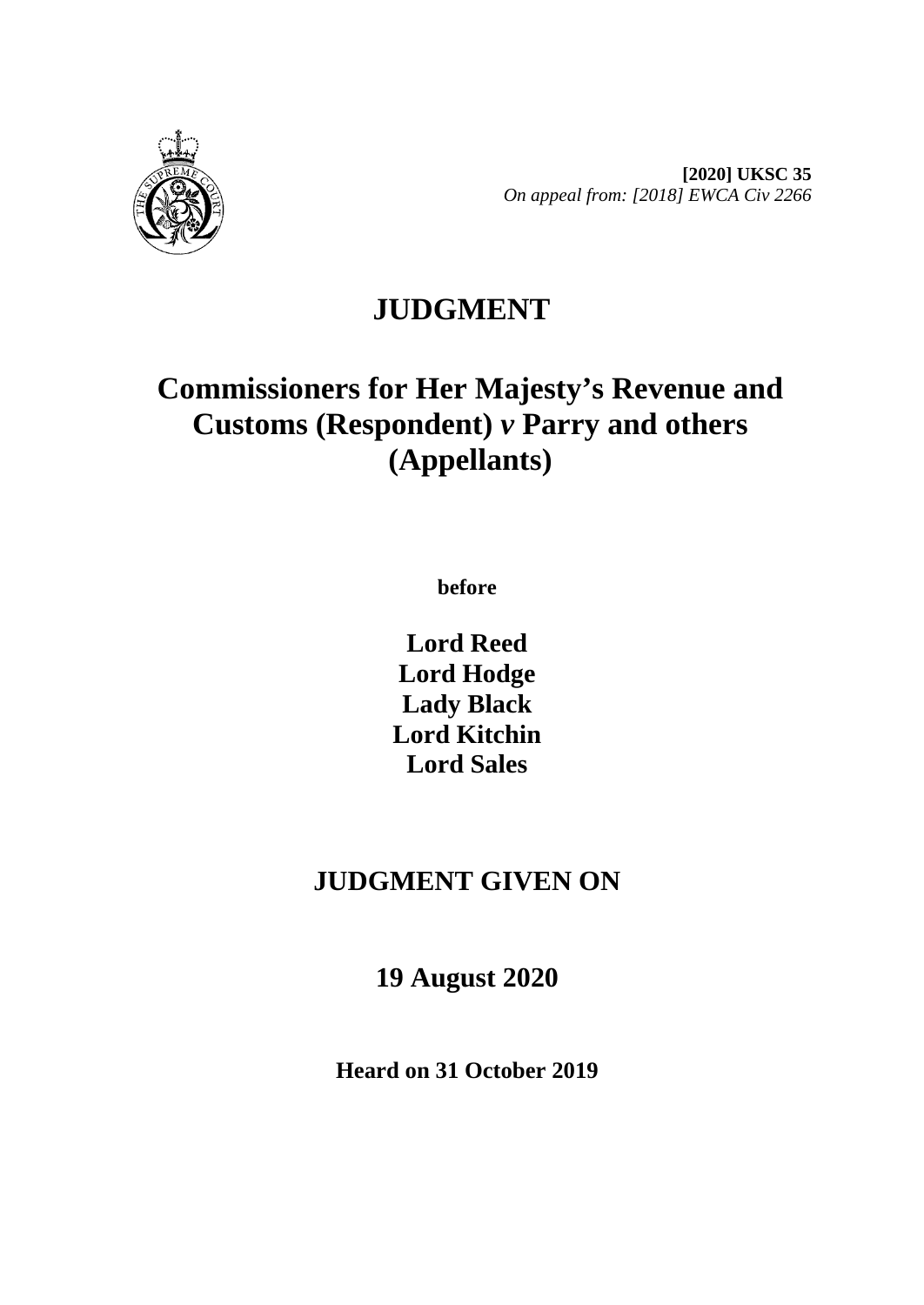*Appellants Respondent* David Rees QC **Elizabeth Wilson** Hugh Cumber (Instructed by Farrer and Co LLP )

(Instructed by HMRC Solicitor's Office (Bush House) )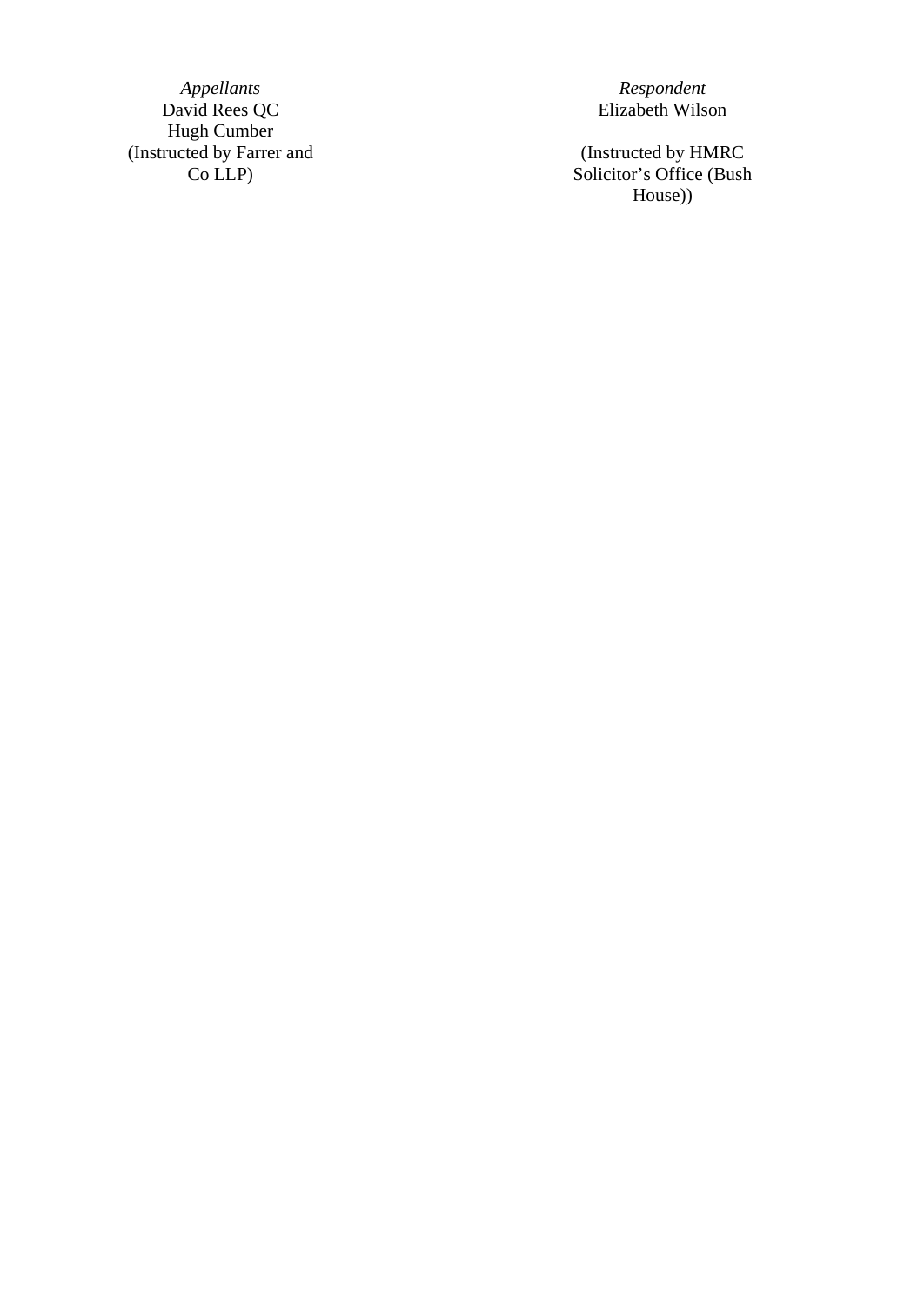#### **LADY BLACK: (with whom Lord Reed and Lord Kitchin agree)**

1. In December 2006, Mrs Staveley died. Shortly before her death, she had transferred funds from her existing pension scheme into a personal pension plan ("PPP"). She did not take any pension benefits at all during her life and, in those circumstances, a death benefit was payable under the PPP. Mrs Staveley nominated her two sons as beneficiaries of the death benefit, subject to the discretion of the pension scheme administrator and, after her death, the death benefit was paid to them. Her Majesty's Revenue and Customs ("HMRC") determined that inheritance tax ("IHT") was due, on the basis that both the transfer of funds into the PPP, and Mrs Staveley's omission to draw any benefits from the plan before her death, were lifetime transfers of value within section 3 of the Inheritance Tax Act 1984 ("IHTA"). The issue in this appeal is whether they were right to take that view.

2. The appellants are the three executors of Mrs Staveley's estate (her two sons, and a solicitor, Mr Parry). They appealed to the First-tier Tribunal (Tax Chamber) ("the FTT") against HMRC's determination. The appeal was partially successful in that the FTT held that the transfer of funds into the PPP ("the transfer") was prevented from being a transfer of value by section 10(1) IHTA because, putting it shortly, it was not intended to confer any gratuitous benefit on anyone. However, the FTT dismissed the appeal in relation to Mrs Staveley's omission to draw benefits from the PPP ("the omission"), holding that the sons' estates had been increased by the omission, and section 3(3) required that Mrs Staveley be treated as having made a disposition at the latest time when she could have drawn those benefits.

3. Each side appealed to the Upper Tribunal (Tax and Chancery Chamber) ("the Upper Tribunal"). The FTT's decision that the transfer into the PPP fell within section 10(1) was affirmed. The FTT's decision in relation to the omission to draw benefits was reversed, on the basis that section 3(3) did not apply because it was not the omission that had increased the sons' estates, but the discretionary decision of the pension scheme administrator to pay the death benefits to them. Accordingly, no tax was payable on either transaction.

4. On HMRC's appeal to the Court of Appeal, the court held that both the transfer and the omission gave rise to a charge to tax. The executors now appeal against both of those decisions. The issues that require determination concern (1) (in relation to the transfer) the proper operation of section 10 of the IHTA, and its application to the facts of this case and (2) (in relation to the omission) the proper construction of section 3(3) of the IHTA, and whether, on the facts of this case, there was a material break in the chain of causation between Mrs Staveley's omission and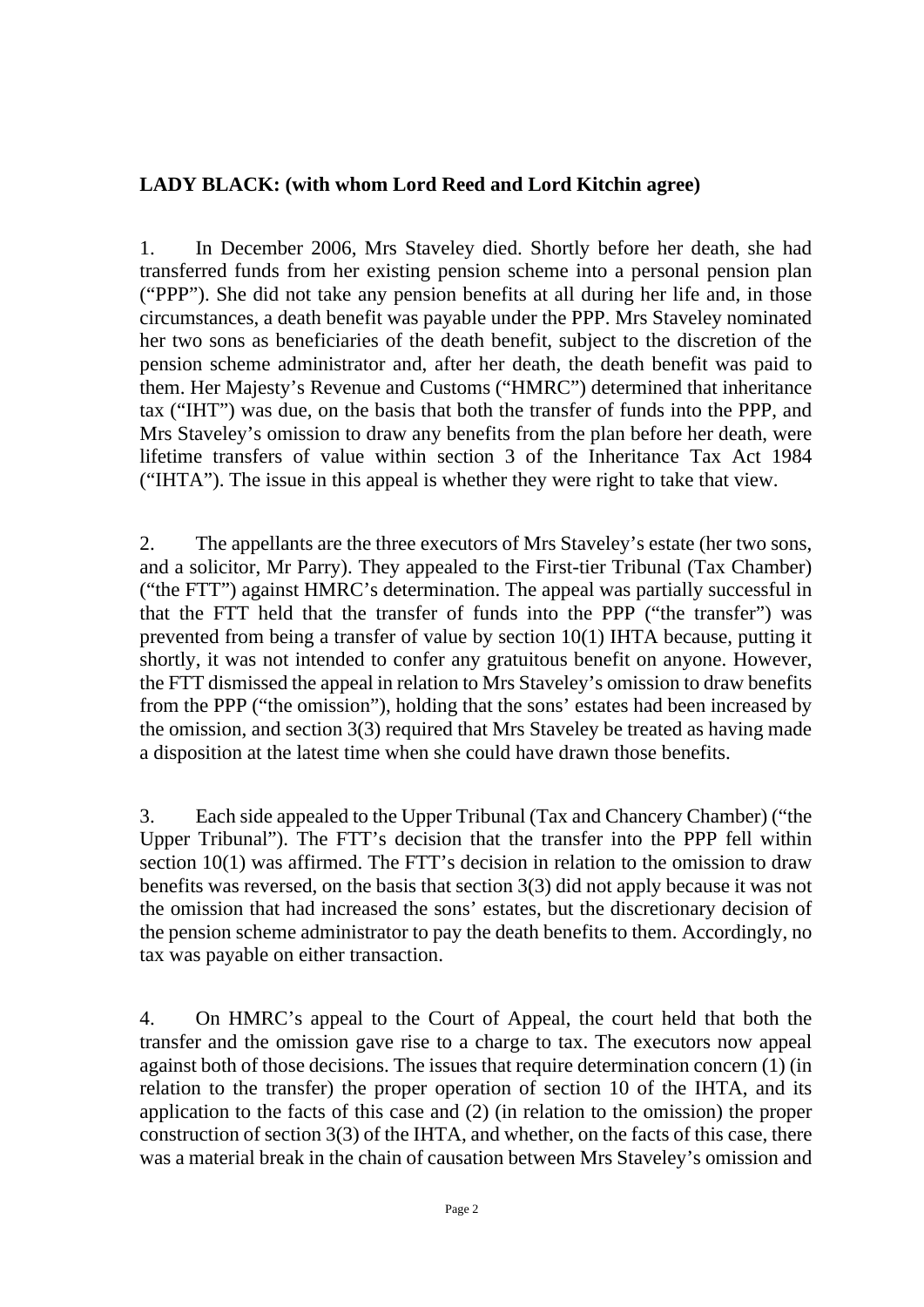the increase in value in her sons' estates, by virtue of the fact that the payment to the sons resulted from the exercise of a discretion by the pension scheme administrator.

5. The difficulty of the points at issue is underlined by the chequered fortunes of the parties' arguments: the FTT found tax payable on the omission but not the transfer, the Upper Tribunal found no tax payable at all, and the Court of Appeal held that both the transfer and the omission gave rise to a charge to tax.

## *Legislative provisions*

6. Inheritance tax is charged on "the value transferred by a chargeable transfer" (section 1 IHTA).

7. A "chargeable transfer" is a "transfer of value" made by an individual which is not an exempt transfer (section 2 IHTA). It is not necessary to go into the concept of an exempt transfer, as it has no relevance to the present appeal.

8. Section 3 IHTA deals with transfers of value. It provides:

#### "**3. - Transfers of value**

(1) Subject to the following provisions of this Part of this Act, a transfer of value is a disposition made by a person (the transferor) as a result of which the value of his estate immediately after the disposition is less than it would be but for the disposition; and the amount by which it is less is the value transferred by the transfer.

(2) For the purposes of subsection (1) above no account shall be taken of the value of excluded property which ceases to form part of a person's estate as a result of a disposition.

(3) Where the value of a person's estate is diminished, and the value -

(a) of another person's estate, or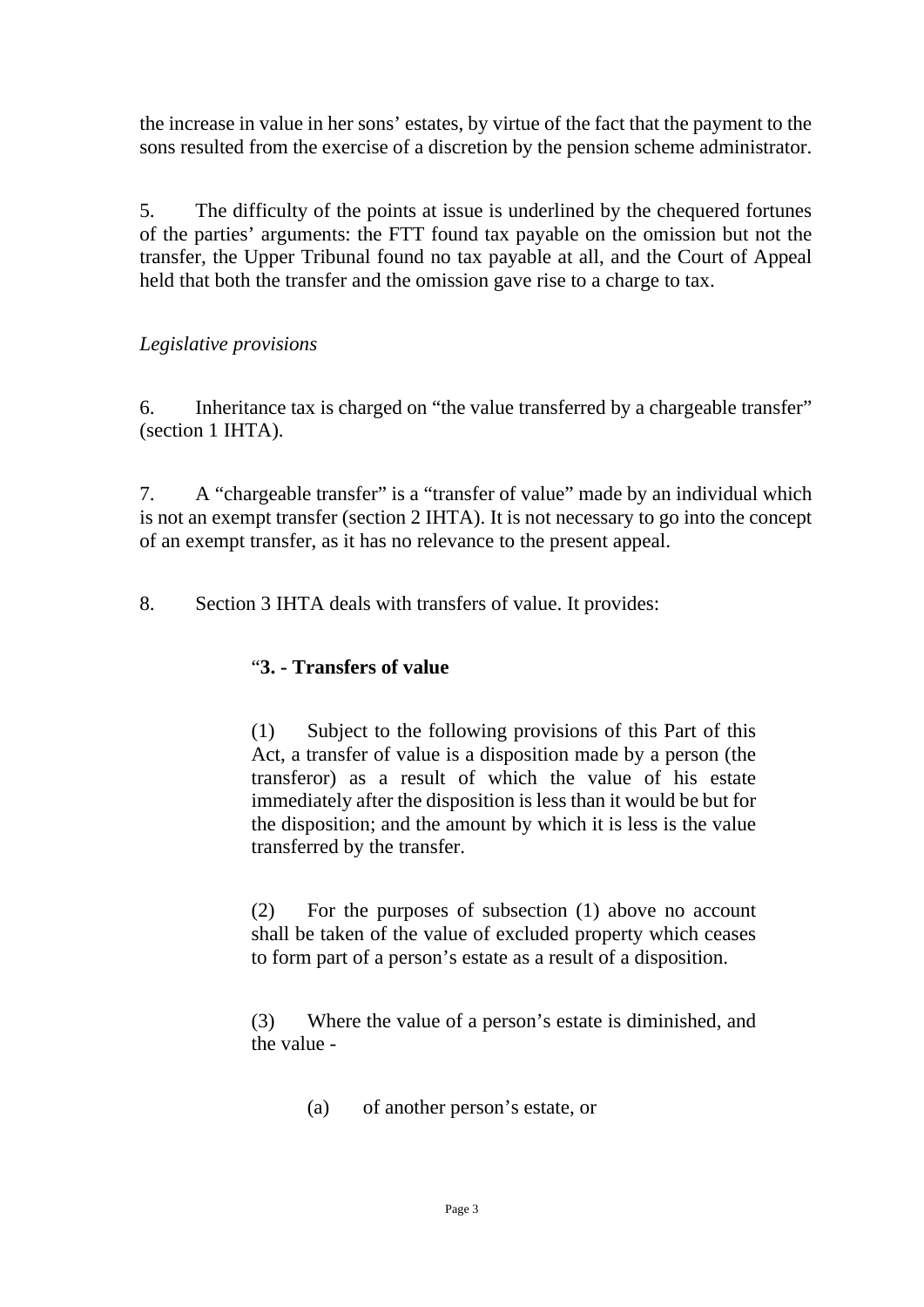(b) of any settled property, other than settled property treated by section 49(1) below as property to which a person is beneficially entitled,

is increased by the first-mentioned person's omission to exercise a right, he shall be treated for the purposes of this section as having made a disposition at the time (or latest time) when he could have exercised the right, unless it is shown that the omission was not deliberate.

(4) Except as otherwise provided, references in this Act to a transfer of value made, or made by any person, include references to events on the happening of which tax is chargeable as if a transfer of value had been made, or, as the case may be, had been made by that person; and '*transferor*' shall be construed accordingly."

9. It can be seen that the core provision is contained in section 3(1), which fixes upon dispositions which result in a reduction in the value of the transferor's estate. Such a disposition constitutes a "transfer of value" and, by virtue of sections 1 and 2, potentially attracts inheritance tax on the "value transferred", which is the amount of the reduction in value. Section 3(1) focuses on a person making a disposition ie on an action rather than an omission. However, section 3(3) extends the reach of section 3(1) to include an "omission to exercise a right" in certain circumstances. Unless it is shown that the omission was not deliberate, a person who omits to exercise a right is treated by section 3(3) as having made a disposition if (concentrating on the circumstance that is relevant for this case) the value of that person's estate is diminished and the value of another person's estate "is increased by the … omission".

10. Section 10 IHTA provides that certain dispositions are not a transfer of value:

#### "**10. - Dispositions not intended to confer gratuitous benefit**

(1) A disposition is not a transfer of value if it is shown that it was not intended, and was not made in a transaction intended, to confer any gratuitous benefit on any person and either -

> (a) that it was made in a transaction at arm's length between persons not connected with each other, or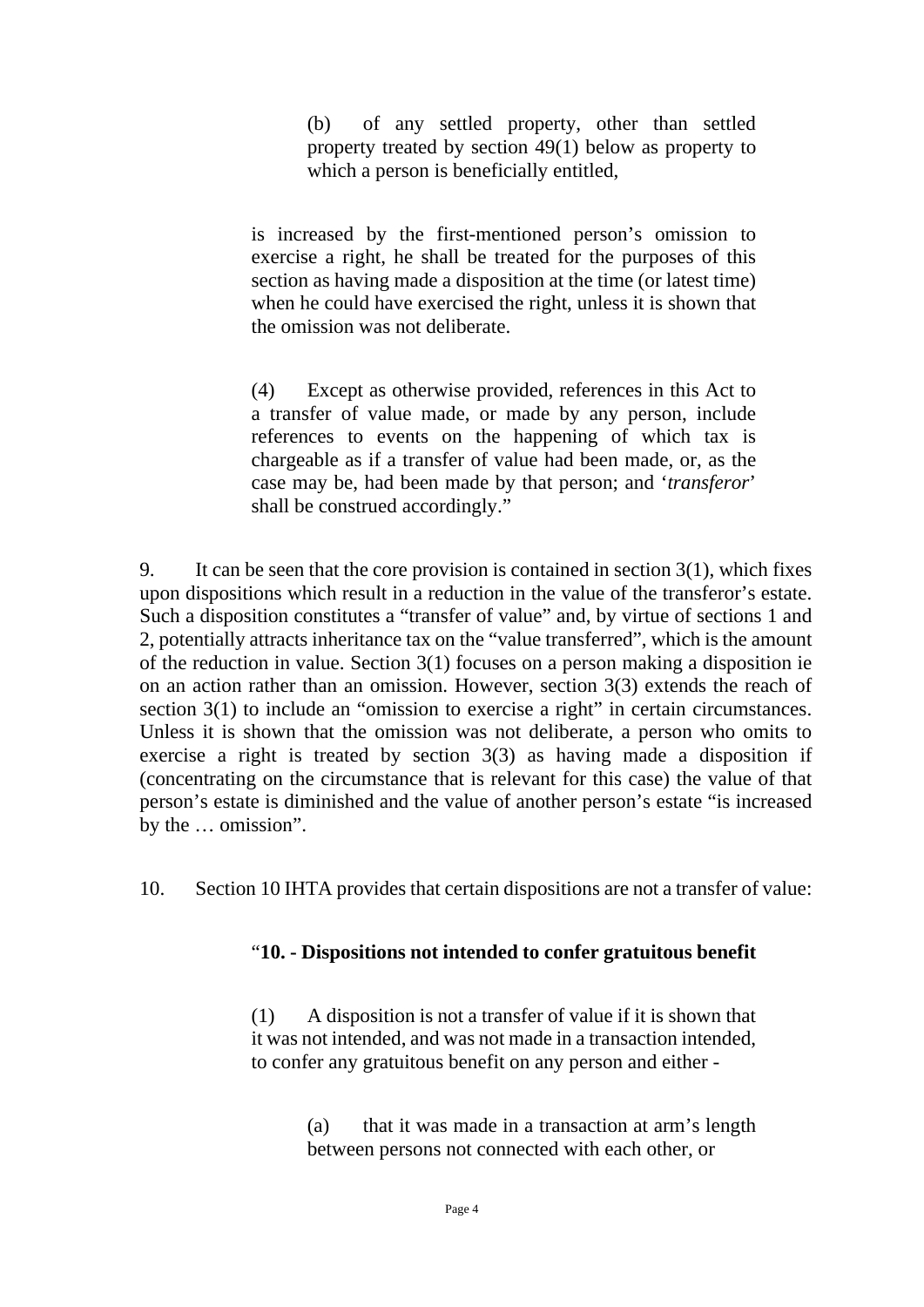(b) that it was such as might be expected to be made in a transaction at arm's length between persons not connected with each other.

(2) [not relevant; concerns sales of certain shares/debentures]

(3) In this section -

'*disposition*' includes anything treated as a disposition by virtue of section 3(3) above;

'*transaction*' includes a series of transactions and any associated operations."

11. As appears, the approach of section  $10(1)$  is to stipulate conditions which, if satisfied, result in a disposition not being a transfer of value. By way of shorthand, it is perhaps convenient to speak in terms of whether the subsection applies (that is to say its conditions are satisfied, the disposition is therefore not a transfer of value, and no tax arises) or does not apply (conditions not satisfied and tax is payable).

12. The present appeal requires particular focus on the condition that the disposition "was not intended, and was not made in a transaction intended, to confer any gratuitous benefit on any person". Although section 10(1) is the principal subsection, section 10(3) is important too, because it provides an extended meaning for the concept of a "transaction" in section 10(1), so that it "includes a series of transactions and any associated operations". Section 268 IHTA defines "associated operations" as follows:

#### "**268.** - **Associated operations**

(1) In this Act '*associated operations*' means, subject to subsection (2) below, any two or more operations of any kind, being -

> (a) operations which affect the same property, or one of which affects some property and the other or others of which affect property which represents, whether directly or indirectly, that property, or income arising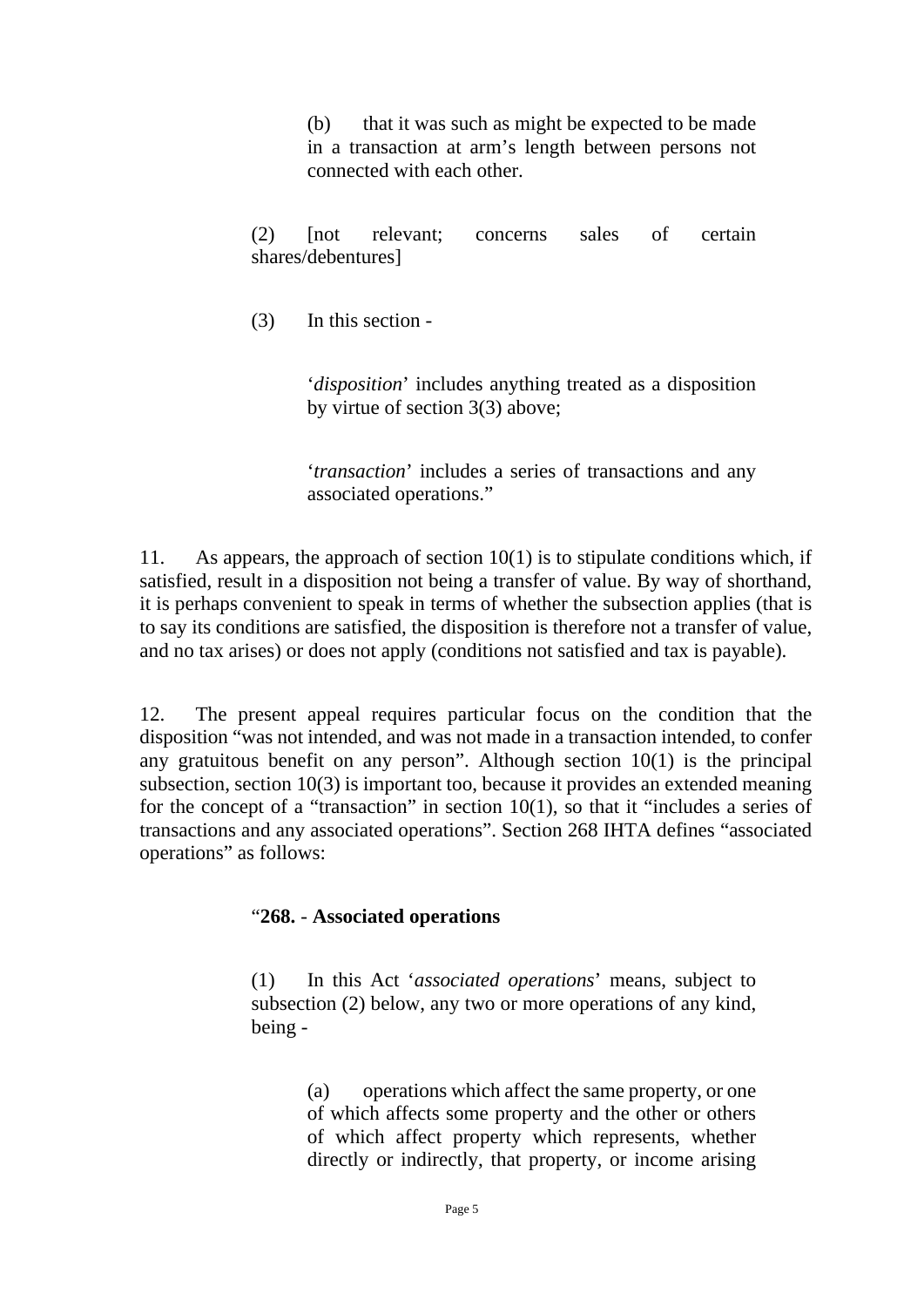from that property, or any property representing accumulations of any such income, or

(b) any two operations of which one is effected with reference to the other, or with a view to enabling the other to be effected or facilitating its being effected, and any further operation having a like relation to any of those two, and so on.

whether those operations are effected by the same person or different persons, and whether or not they are simultaneous; and '*operation*' includes an omission."

#### *HMRC's Notice of Determination*

13. The facts are set out below at para 21 and following. It is helpful to have in mind, when considering them, the terms in which HMRC identified the transfers of value which they said gave rise to charges to IHT.

14. The Notice of Determination, issued in April 2012, recorded that HMRC had determined that there were two transfers of value. The first was the transfer into the PPP. Paragraph 1 of the Notice identified this in the following terms:

> "1. A Transfer-In Application Form for the transfer of pension funds from an AXA Flexible Transfer Plan (a section 32 buyout policy) … to an AXA Personal Pension Plan … ('the new pension scheme') signed by the deceased on 3 November 2006."

Referring back to this paragraph, the operative part of the determination then said:

"A. The transfer at (1) above is a disposition which is a transfer of value having regard to section 3(1) Inheritance Tax Act 1984 ('IHTA')."

15. The second transfer of value was Mrs Staveley's omission to draw lifetime benefits, which was dealt with as follows in the Notice: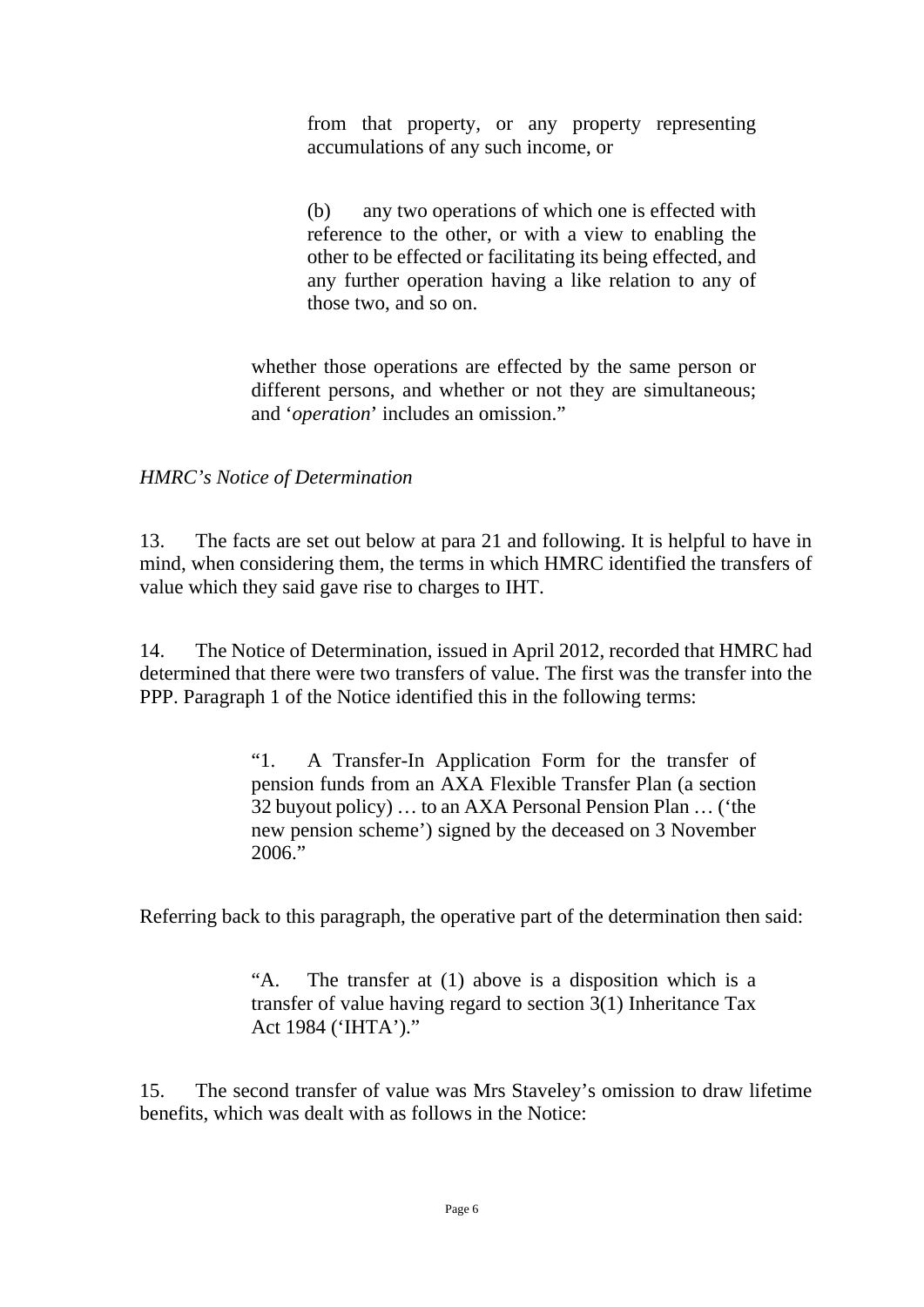"C. The deceased omitted to exercise her right to take any benefits from the new pension scheme between the date of commencement of the new pension scheme and the date of her death.

D. The omission at C above is treated as a disposition by the deceased at the latest time when she could have exercised her rights and is a transfer of value having regard to section 3(3) and (1) IHTA."

#### *Broad outline of the parties' arguments*

16. It is also helpful to approach the facts with the broad structure of the parties' arguments in mind. It will be necessary to return to the detail of the arguments later, but the essentials are set out in the following four paragraphs.

17. The starting point in relation to the transfer is that it is agreed to constitute a disposition which resulted in a reduction in the value of Mrs Staveley's estate, because she no longer had the right to determine the destination of the death benefits in relation to the pension. The question is whether the disposition is nevertheless not a transfer of value by virtue of section 10. This issue has to be broken down into two parts. First, does the transfer, as a disposition *viewed on its own*, amount to a transfer of value or does section 10(1) apply? This issue ("Transfer Issue 1") turns on whether it has been shown by the appellants that the transfer was "not intended ... to confer any gratuitous benefit on any person". The appellants say that this has been established, and HMRC say not.

18. However, even if the appellants are right and the transfer into the PPP, viewed alone, would escape IHT, it has to be looked at *in a wider context*, and consideration given to whether section 10(1) still applies ("Transfer Issue 2"). It is not enough that the disposition itself was not intended to confer any gratuitous benefit; it has to be shown also that it "was not made in a transaction intended … to confer any gratuitous benefit". In support of their argument that the disposition here *was* made in such a transaction, HMRC seek to draw in the omission, with its accompanying intention to confer gratuitous benefit on the sons in the form of the resulting death benefit. They point to the definition of "transaction" in section 10(3) ("'transaction' includes a series of transactions and any associated operations"), and the definition in section 268 of "associated operations", arguing that the transfer and the omission amount to "associated operations", linked by common intent. On this argument, the intention to confer benefit on the sons by not taking lifetime benefits colours the "transaction", so that it is not possible to bring the disposition within section 10(1).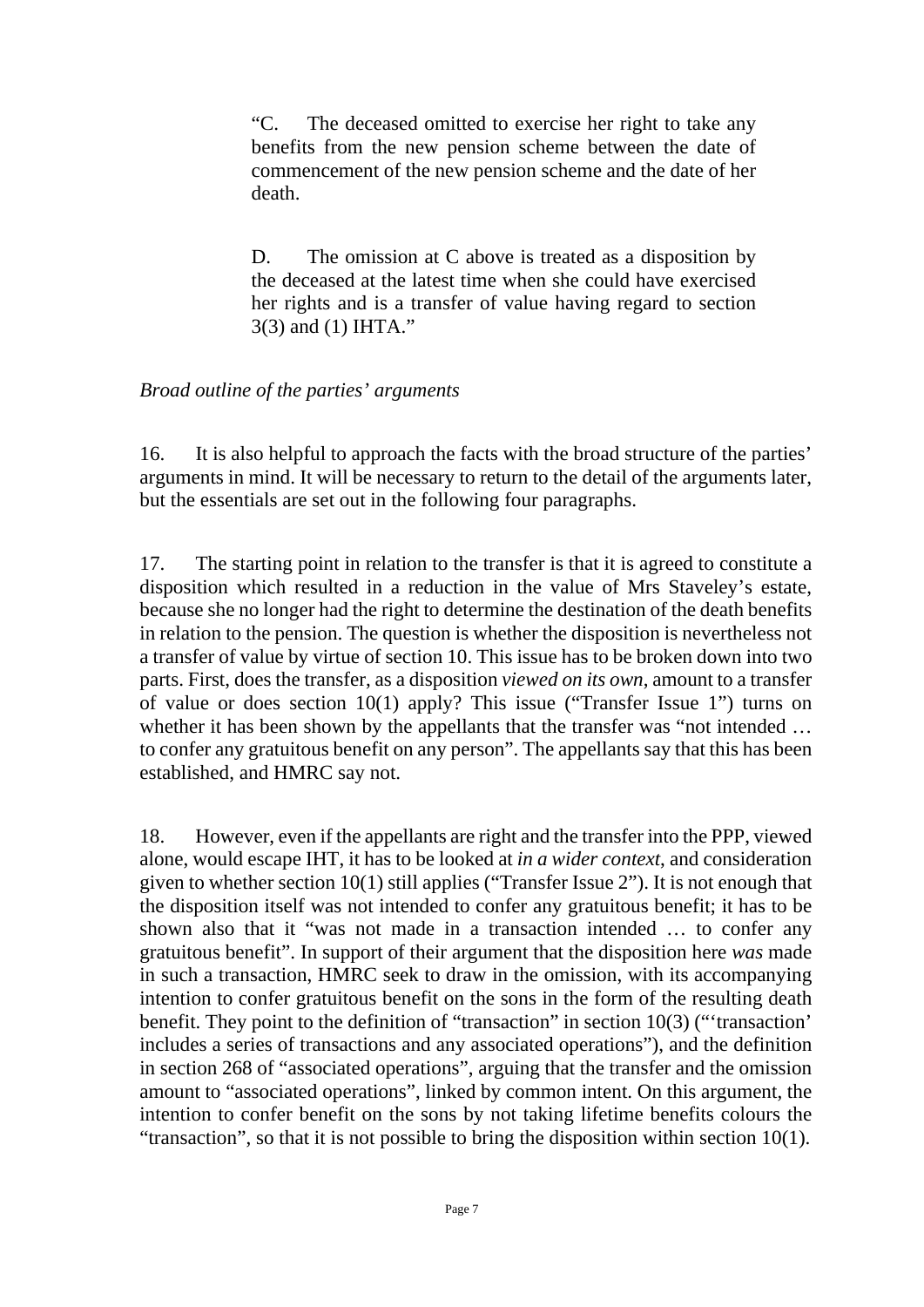19. The appellants resist HMRC's case on Transfer Issue 2 on the basis that there is no relevant "series of transactions and any associated operations" here, so if the transfer to the PPP is not itself intended to confer gratuitous benefit, section 10(1) applies. On their argument, bundling together the transfer to the PPP and the omission is contrary to the findings of fact made by the FTT, and also a wrong application of the law, including the reasoning of the House of Lords in *Inland Revenue Comrs v Macpherson* [1989] AC 159 ("*Macpherson*"). They rely particularly upon the FTT's findings that the transfer to the PPP was not of itself intended to confer a gratuitous benefit, and that the transfer and the omission were not linked by motive.

20. When it comes to the omission, the sole question is whether, as HMRC say, the terms of section 3(3) are satisfied. If the circumstances fall within the subsection, Mrs Staveley is treated as having made a disposition when she could last have exercised her right to take lifetime benefits under the PPP, and that disposition is conceded to be a transfer of value attracting IHT, the FTT having found that part of Mrs Staveley's motivation in not drawing benefits herself was to confer a benefit on her sons, and there no longer being any argument that section 10(1) applies to the omission. But the appellants say that section 3(3) is not satisfied. Their argument is that (putting it loosely) there is not the necessary connection between Mrs Staveley's omission and an increase in another person's estate, because the payment of the resulting death benefit to her sons depended upon the pension scheme administrator exercising its discretion in their favour, and did not follow the omission sufficiently closely in time. It cannot be said, in the appellants' submission, that the "value … of another person's estate … is increased *by*" (my emphasis) the omission to draw lifetime benefits.

#### *The facts and the FTT judgment*

21. Mrs Staveley was divorced in 2000. The divorce was acrimonious, leaving her feeling bitter towards her ex-husband. Whilst together, they had set up a company called Morayford Ltd. She was a director of the company, and employed by it, and she had a large pension fund with its occupational pension scheme. On divorce, her involvement with the company ceased. Putting it in the non-technical terms used by the FTT, "[t]he ancillary relief order ordered that her share of the company pension scheme be transferred to her". It was put into what was called a "section 32 buyout policy" (the terminology reflecting that it was a policy to which section 32 of the Finance Act 1981 applied). However, given the level of her salary with the company, the pension was over-funded, and, as things stood then, any surplus in the fund on her death would be returned to the company, potentially benefitting her ex-husband. This was not acceptable to her at the time of the transfer of her fund into the section 32 policy (FTT judgment, para 12), but she had no alternative option. Thereafter, the FTT found (ibid, para 14), she "remained very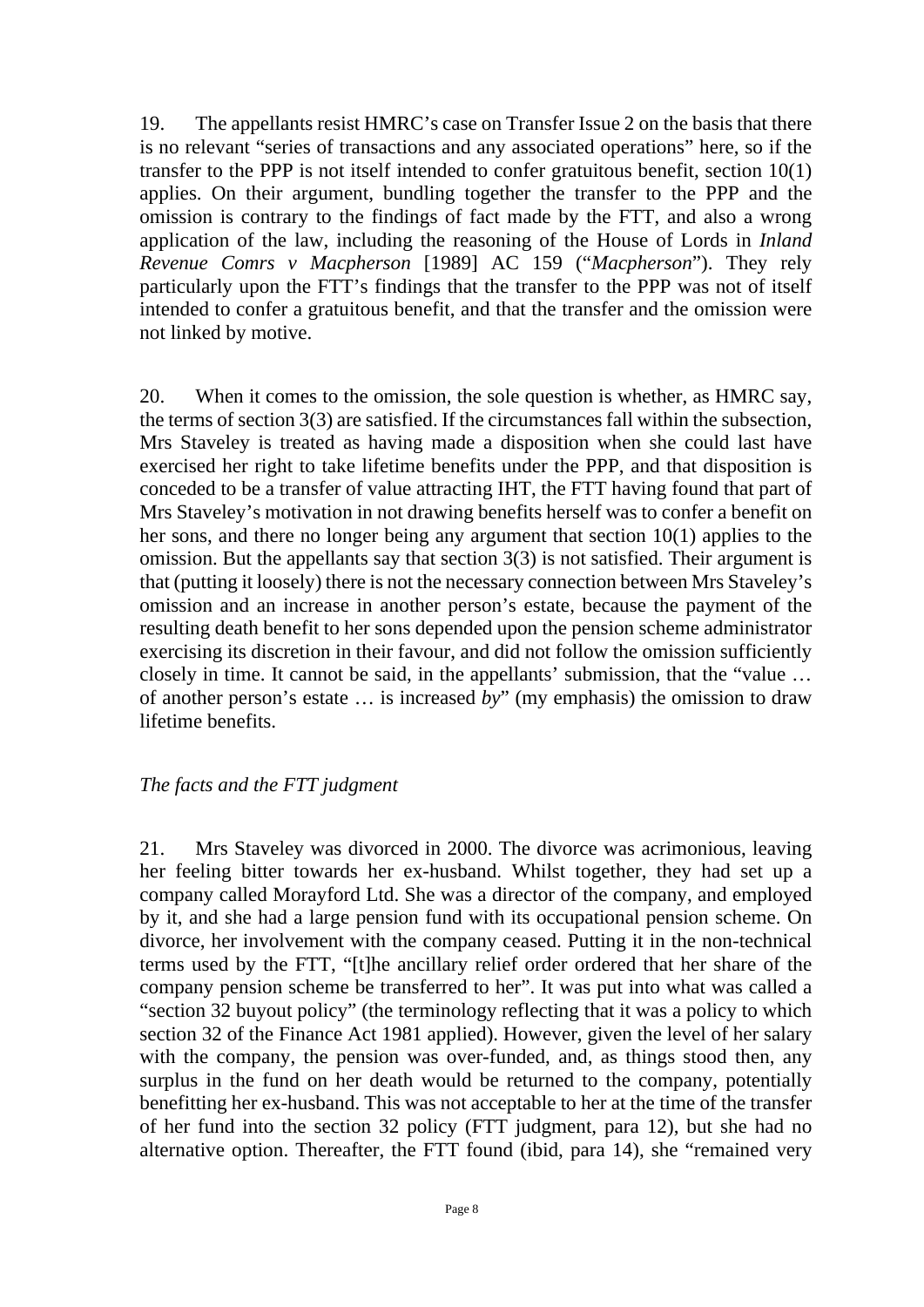concerned that her pension fund could in whole or part revert to the benefit of her ex-husband and/or his new family".

22. It was a term of the section 32 policy that if Mrs Staveley died without taking lifetime benefits, the trustees of the scheme would pay a lump sum by way of death benefit to her estate. Although she could have chosen to access her pension from its inception, she did not do so at any point during the currency of the policy.

23. In 2004, Mrs Staveley was diagnosed with cancer, which was initially treated successfully. She made a will in 2005, appointing her two sons and Mr Parry as executors and trustees, and leaving her property to the trustees on trust to hold the assets for her sons in equal shares, the income to be paid to each son during his lifetime (and thereafter to his children), but with the trustees having power to advance capital. Mrs Staveley's pension fund was still, at that time, invested in the section 32 policy, and any death benefit payable under it would have gone into her estate and benefitted her sons by virtue of her will, subject to such IHT as would have been chargeable with regard to the sum.

24. In 2006, Mrs Staveley's illness returned and she was treated again, but it became evident that she would not recover. The FTT found that for much of 2006, she refused to accept that her death was inevitable (FTT judgment, para 32). However, by mid-October 2006, she had accepted intellectually that she was dying (ibid, para 34).

25. On 30 October 2006, she set in train the transfer of her section 32 policy to the PPP, the new policy commencing on 9 November 2006. A death benefit was payable, under the PPP, to, or for the benefit of, one or more beneficiaries selected, at the discretion of the pension scheme administrator, from a number of specific categories, within which were included persons nominated by the scheme member, and also grandchildren, and "legal personal representatives". The scheme member could nominate people for consideration by the pension scheme administrator by completing the "Expression of Wish form" which formed part of the "Transfer-in Application Form". Mrs Staveley's application form (dated 3 November 2006) nominated her two sons to be considered as equal recipients of the death benefit. In mid-2007, pursuant to the administrator's exercise of discretion, the benefit was paid out in accordance with her wishes.

26. The FTT's critical findings about Mrs Staveley's motivation for the transfer are contained in paras 48 to 55 of the FTT judgment, but para 16 is also important. There, it rejected the view of one of the sons that, although Mrs Staveley wanted the sons to benefit from her pension fund, she would rather they got nothing than that her ex-husband benefit from it in any way. It made the general finding that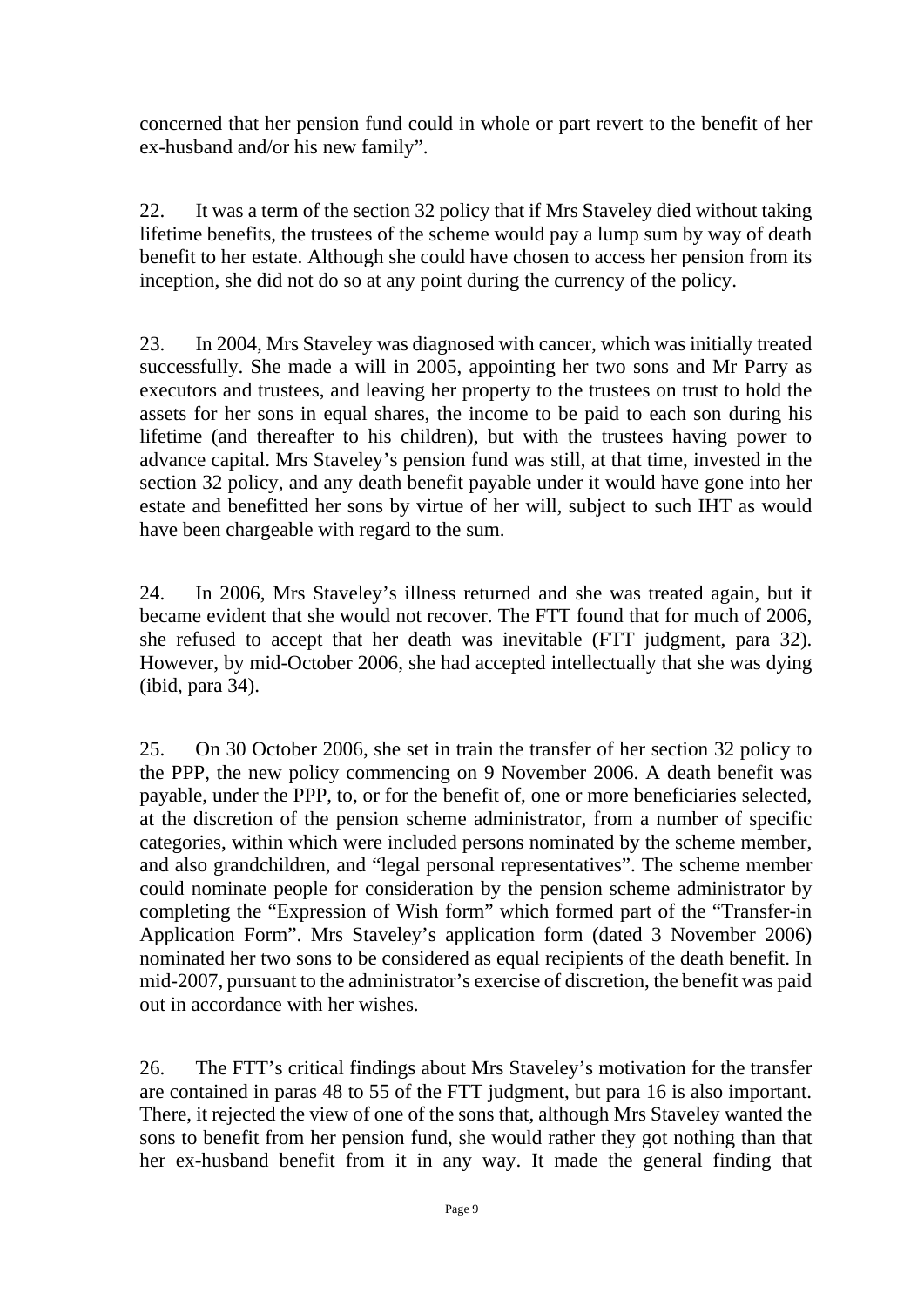"preventing Morayford receiving benefit from her pension fund was very important to her; but … it was also very important to her that her sons did benefit from her estate."

27. At paras 48 to 55, the FTT was focusing expressly on whether the transfer from the section 32 policy into the PPP was intended to confer gratuitous benefit within the meaning of section 10(1). The appellants' case was that Mrs Staveley's sole intention in transferring the funds was to eliminate any risk that any part of the fund might be returned to Morayford. HMRC put forward a number of arguments against this. They argued that, in the light of changes in the law in April 2006, it should have been obvious that there was no such risk, but that even if she did not know this, Mrs Staveley had at least a dual motive, the second motive being to ensure the death benefits passed to her sons free of IHT.

28. The FTT found that Mrs Staveley was not motivated by IHT considerations and, indeed, that it was more likely than not that she was under the mistaken impression that the transfer would not affect the amount of IHT payable on her death (para 49). It found that her "sole motive in making the transfer was to sever all ties with Morayford" (para 48). Though the risk that funds would revert to Morayford may by then have been more perceived than real, she had been advised that there was such a risk, and "the perceived risk was the reason why she acted as she did".

29. At para 50, the FTT set out a further argument which HMRC advanced as to Mrs Staveley's intention and began to deal with it:

> "50. HMRC say that, even ignoring the IHT, she clearly had an intent that the death benefits would pass to her sons, and this was an intent to confer a gratuitous benefit. She signed the statement of wishes. However, we do not see how this could be properly described as an intention to *confer* a gratuitous *benefit*. Her sons were her beneficiaries named in her will and therefore the persons who had stood to benefit from the death benefits of the section 32 policy (which after April 2006 would have been the whole fund). They were the persons named in her expression of wishes for the PPP. Either way they were the intended beneficiaries so that the transfer did not confer a benefit that was new to them and cannot therefore have been part of the motivation for Mrs Staveley." (Emphasis in the original)

30. As heralded here, and developed in para 52, the FTT's view was that the "benefit" contemplated by section 10 was a benefit which did not exist before, and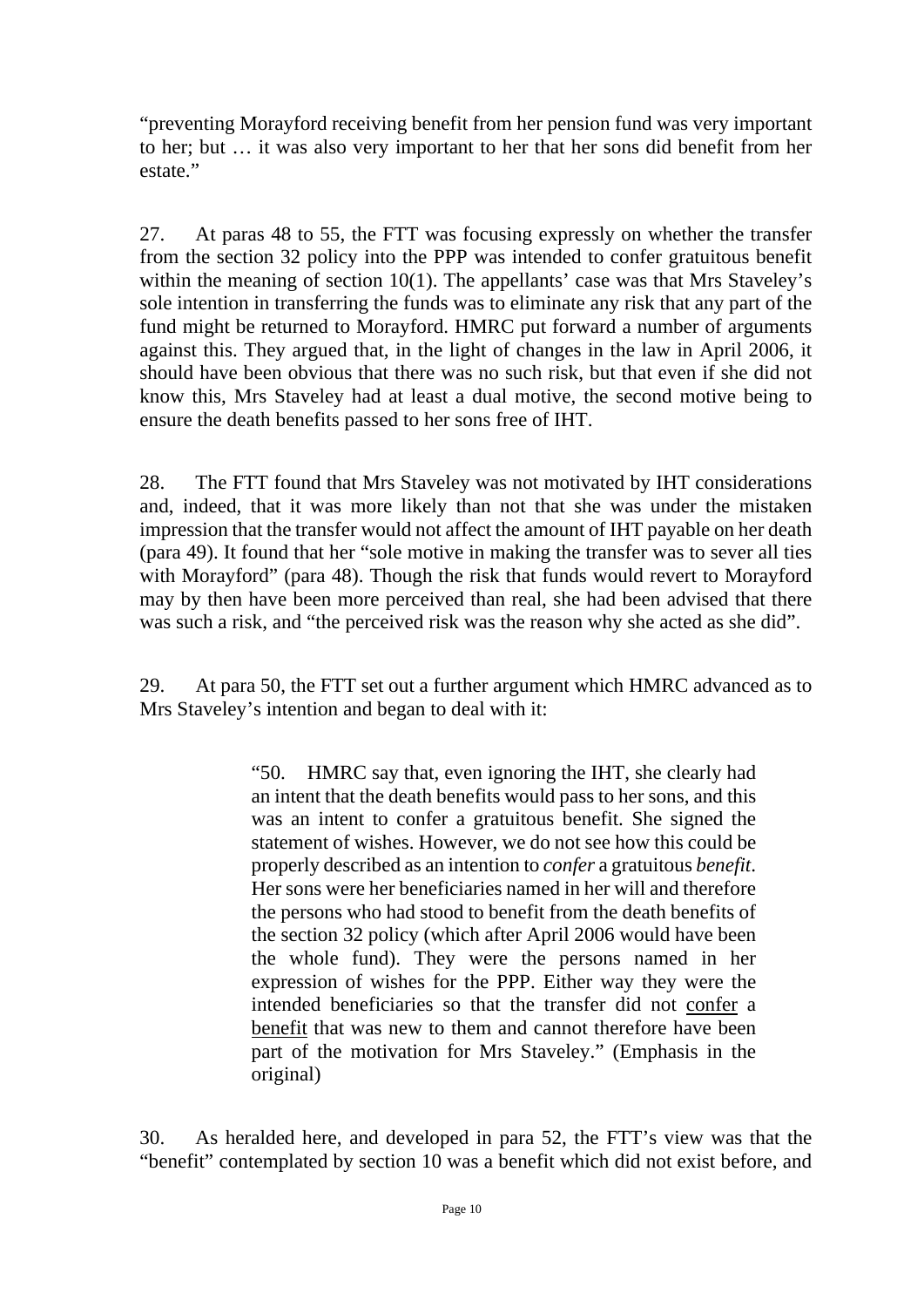was newly conferred. In this case, as the FTT saw it, the only difference between the sons being named in the Expression of Wish form in respect of the PPP, and being Mrs Staveley's residuary legatees in respect of the death benefit arising from the section 32 policy, was that the death benefit could be paid to them directly by the pension administrator under the PPP, rather than coming to them by way of Mrs Staveley's estate (para 53). This did, indeed, produce a very real advantage, in avoiding the IHT which would have been payable had the section 32 policy remained in place, but the FTT recalled that "we have already concluded that this IHT advantage was not a benefit which Mrs Staveley *intended* to confer, even though that was the effect of what she did" (para 54, emphasis in the original). It followed (para 55) that the transfer into the PPP was not intended to confer any gratuitous benefit on any person.

31. Turning to what the FTT had to say about Transfer Issue 2 (the transfer taken together with the omission to draw lifetime benefits), it is necessary to look first at the findings that it made about the circumstances of the omission. It examined what Mrs Staveley's thinking was, during 2006, about drawing pension benefits herself. Whilst her funds were still invested in the section 32 policy, she had considered whether to take lifetime benefits. It was not possible to determine the precise date when she decided not to do so, but the Tribunal found that she must have communicated that decision to her financial advisor in about October 2006 (FTT judgment, para 28), having taken it sometime between June and October that year (ibid, para 124). There was no evidence of any change of view up to the date of her death (also para 124). The FTT found (paras 146 to 149) that a number of factors influenced Mrs Staveley in this approach, including that she would confer on her sons a greater financial benefit by not drawing lifetime benefits. That was part of her motivation in June 2006. There being no evidence of any change of mind subsequently (para 143), it must be treated as the position at the moment of her death as well (para 149). It was a "continuing decision" (para 61), an "ongoing choice" (para 87).

32. The FTT set out its legal analysis of Transfer Issue 2 between paras 56 and 72 of its judgment, rejecting HMRC's case that the transfer of the funds into the PPP should be taken together with the omission to draw lifetime benefits as a series of transactions and/or associated operations. As it saw it, the transfer and the omission were not linked as a scheme intended to confer gratuitous benefit. It found at para 64 that "[w]hatever the intent behind the omission, it was not linked with the transfer to the PPP in Mrs Staveley's mind", her intent with respect to the transfer having been solely to break the connection with Morayford. It reinforced this at para 69 where it said:

> "the transfer to the PPP was not made with the intent of omitting to take lifetime benefits. In so far as Mrs Staveley made any positive decision not to take lifetime benefits, that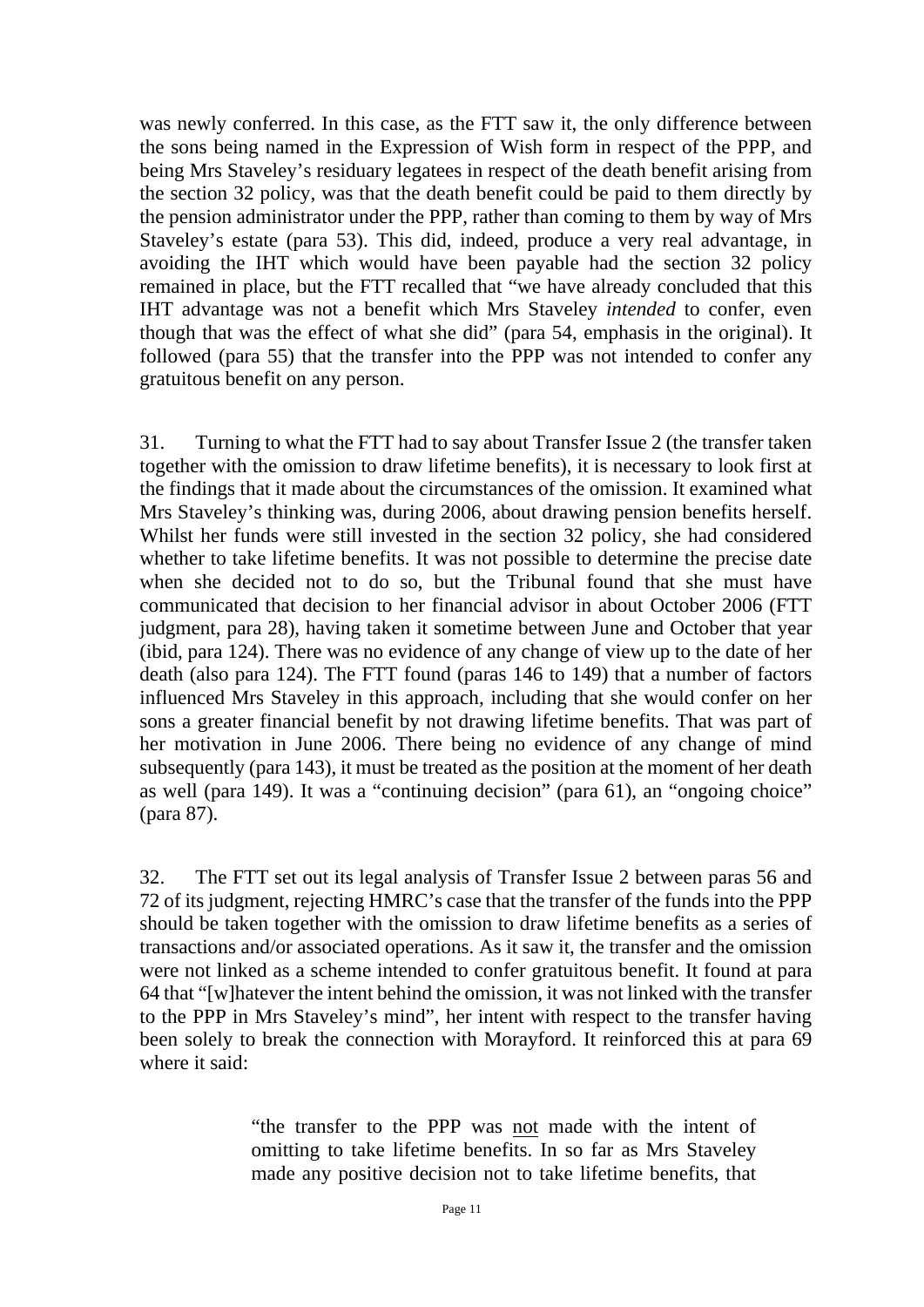decision had already been taken and taken independently of the decision to transfer the funds to the PPP." (Emphasis in the original)

33. In relation to the omission to take lifetime benefits, which it found fell within section 3(3) and gave rise to tax, the FTT commented that it would ordinarily regard the voluntary exercise of discretion as breaking the chain of causation from an omission to exercise a right before death to the receipt of the resulting monies, but not so where, as it considered to be the case here, it was "virtually inevitable that [the scheme administrator] would honour the deceased's wishes and pay the money directly to her sons" (paras 113 and 114). Section 10 could have no application to the omission because of the FTT's finding that part of Mrs Staveley's motivation was to confer a greater benefit upon her sons.

#### *The Upper Tribunal decision*

34. The Upper Tribunal agreed with the FTT that the transfer (whether on its own or taken with the omission) was, by virtue of section 10, not a transfer of value for the purposes of section 3 IHTA (para 60 Upper Tribunal judgment). Aspects of its reasoning differed from that of the FTT. In particular, it did not endorse the FTT's interpretation of section 10, agreeing with HMRC that "as a matter of law, the mere fact of an existing putative benefit under a will of a person into whose estate certain assets will pass on death cannot prevent a disposition in lifetime from conferring a benefit, even if the benefit is to the same beneficiaries, and is substantially identical to that which would be conferred by the will" (para 30 ibid). However, it considered the nature of any benefit and the surrounding circumstances relevant to the question of intention, so saw the fact that the sons would benefit under the will as a relevant factor in assessing Mrs Staveley's true motive in making the transfer (para 31).

35. Normally, by the time an appeal reaches the Supreme Court, the facts are no longer a matter of argument. However, in this case, certain of the facts (particularly concerning Mrs Staveley's intention) have continued to excite debate. It is therefore relevant to note here that HMRC sought to persuade the Upper Tribunal that it had not been open to the FTT, properly interpreting section 10, to find that Mrs Staveley's sole motive in making the transfer was to prevent funds reverting to Morayford and her ex-husband, and that it could only have found that Mrs Staveley made the disposition with the intention of doing several things, one of which was to confer a gratuitous benefit on her sons. The Upper Tribunal rejected that challenge. It said (para 32):

> "To the extent that the FTT was in error in deciding that the replacement of the testamentary benefit to the sons by the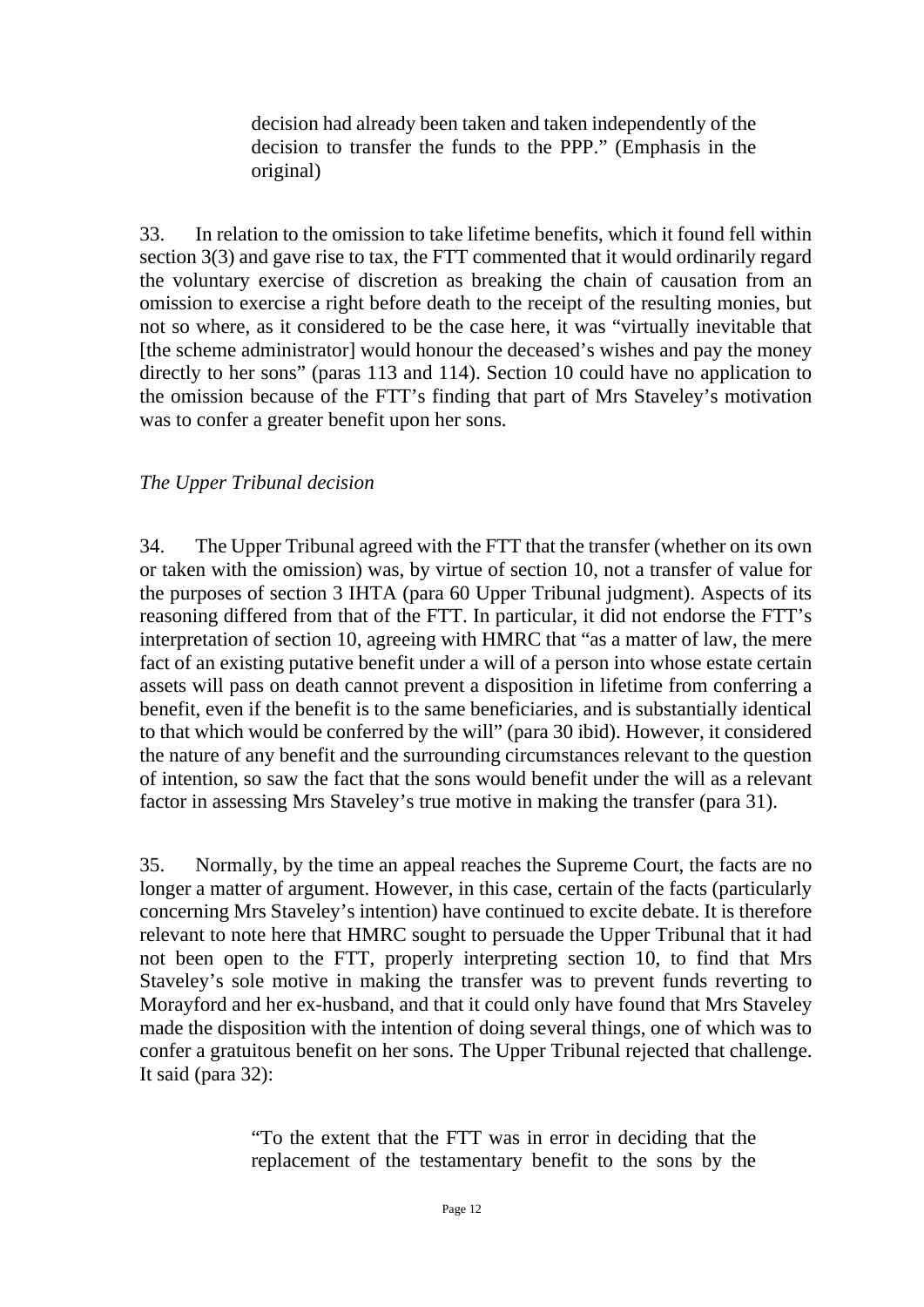benefit conferred as beneficial objects of the discretion of the scheme administrator of the AXA PPP could not in law amount to the conferring of a benefit, that was not the basis for the FTT's conclusion as to the sole motive of Mrs Staveley. That was a decision of the FTT on the facts, which properly included the nature of the benefit in question."

36. The FTT's finding that the transfer and the omission were unconnected and not part of any scheme to confer benefit on the sons was also endorsed by the Upper Tribunal (para 55).

37. The Upper Tribunal differed from the FTT on whether the omission was a transfer of value, taking the view that the sons' estates were increased not by Mrs Staveley's omission to take lifetime benefits but by the exercise of pension scheme administrator's discretion, which, in its view (summarised at paras 86 and 87), broke the chain of causation between the omission and the payment out to the sons. It followed that the omission was not caught by section 3(3) IHTA and did not attract tax.

38. It is material to record that the FTT's finding that it was virtually inevitable that Mrs Staveley's wishes would be honoured by the pension administrator (see para 33 above) came in for criticism. HMRC did not seek to support it and the Upper Tribunal considered (para 72 Upper Tribunal judgment) that the FTT had not been entitled to make it, there being nothing to contradict the evidence that there was a discretion conferred on the administrator. The only finding open to the FTT, the Upper Tribunal said (para 74), was that there was a genuine exercise of discretion and that the most Mrs Staveley could have expected from her completion of the Expression of Wish form was that a diligent administrator would take those wishes into account as a relevant factor in the exercise of its discretion.

## *The Court of Appeal decision: Transfer Issues 1 and 2*

39. By a majority (Newey LJ and Birss J), the Court of Appeal upheld the decision of the lower courts that, standing alone, the transfer from the section 32 policy to the PPP was not a transfer of value, because section 10 applied.

40. In the view of the majority, to ascertain whether the transferor intended to "confer" a "gratuitous benefit", one has to compare the position of the recipient of the benefit before the disposition with his position in light of it, asking "whether the overall effect of the disposition was intended to be favourable to, or advantageous to, the recipient of the 'benefit'" (paras 86 and 88 of Newey LJ's judgment, with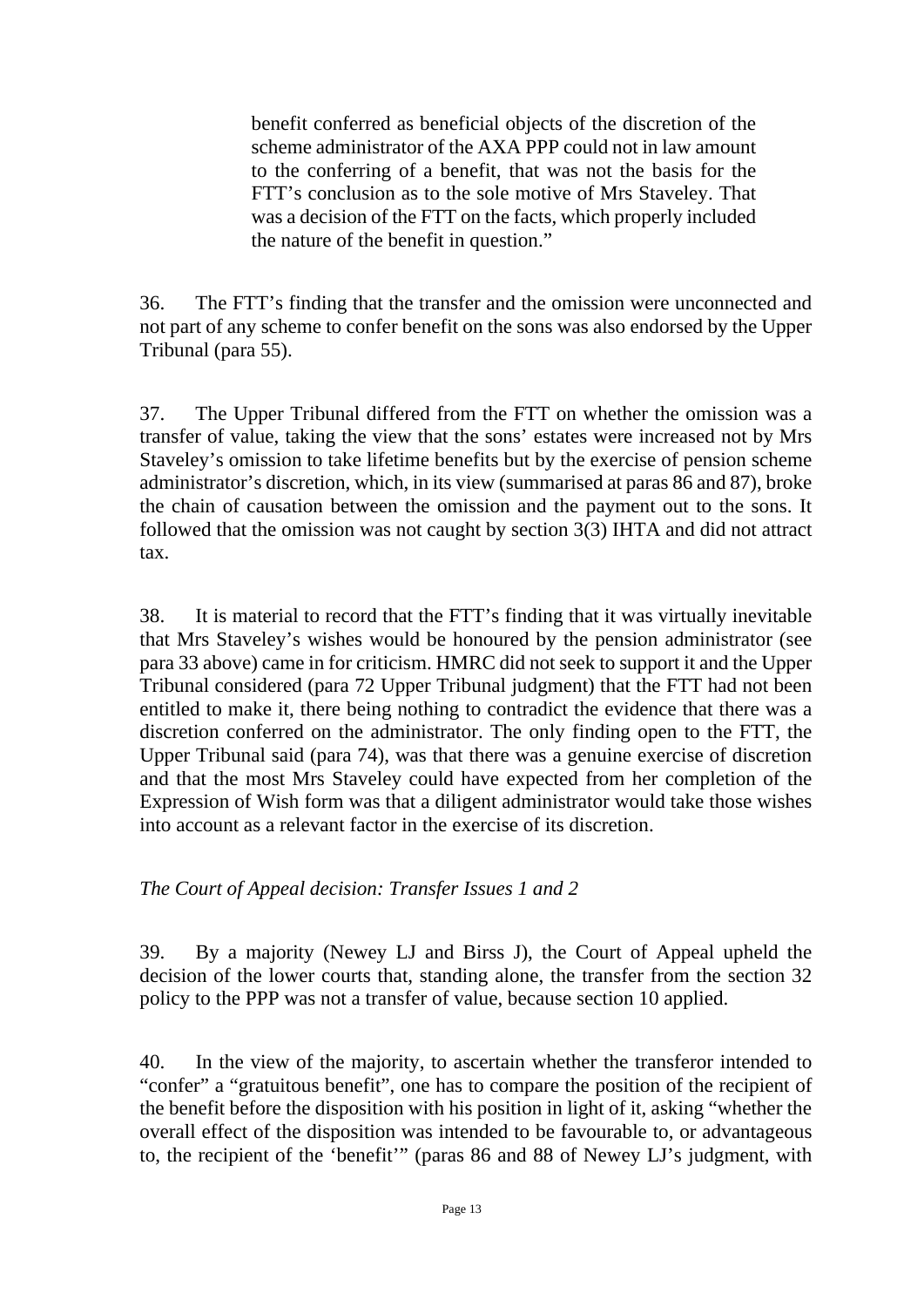which Birss J agreed at para 114). Drawing assistance from the dictionary definitions of "confer" and "benefit", Newey LJ said in para 88:

> "'Confer' is defined in the Concise Oxford Dictionary as 'to grant or bestow', 'benefit' as 'a favourable or helpful factor or circumstance; advantage, profit'. In enacting section 10, parliament will, I think, have been concerned to exclude from the crucial exemption for which it provides a disposition which was *itself* intended to 'grant or bestow' something advantageous gratuitously. Parliament considered that an arm's length transaction should not generally give rise to an IHT charge even if it served to diminish the value of the transferor's estate, but did not want the exemption to apply if - to put matters broadly - the disposition was being used to improve someone's position on a gratuitous basis. As a matter of language, I do not think that it is appropriate to speak of a disposition having been 'intended' 'to confer any gratuitous benefit' if the recipient of the 'benefit' was intended to receive no more than he would have had in any event. A disposition designed to give a person only what he was to receive anyway or its equivalent, let alone less, cannot fairly be described, in my view, as intended to 'confer' a 'benefit'."

41. In contrast, Lady Arden considered (para 52) that "the conferral of a benefit is to be ascertained by a legal analysis of the transaction whereby the beneficiary acquired his rights *and without comparison with a prior gift*" (my emphasis). As HMRC rely upon her approach, I will need to deal with it in some detail in discussing the parties' submissions, so will say no more about it at this stage.

42. Applying the majority's interpretation of section 10 to the facts, Newey LJ acknowledged that, as a matter of *fact*, the transfer of the pension fund from one scheme to the other would have been advantageous to Mrs Staveley's sons if it enabled them to receive sums free of IHT. However, as he said (para 83), the mere fact that a transaction confers a gratuitous benefit is not enough to remove the protection of section 10. That occurs only if the transferor *intends* such benefit to be conferred and, here, the FTT's finding was that "IHT did not … form part of her motivation" (FTT, para 49). In contrast to Lady Arden (see below), he did not consider that it was open to the Court of Appeal to find that, IHT saving apart, the "interest of the sons under the nomination was … a favourable change from their previous position under Mrs Staveley's will". He observed (para 91):

> "It is not apparent to me that HMRC have ever advanced a case to that effect, let alone that the FTT made findings supporting it, and (aside, again, from IHT) I do not regard it as in the least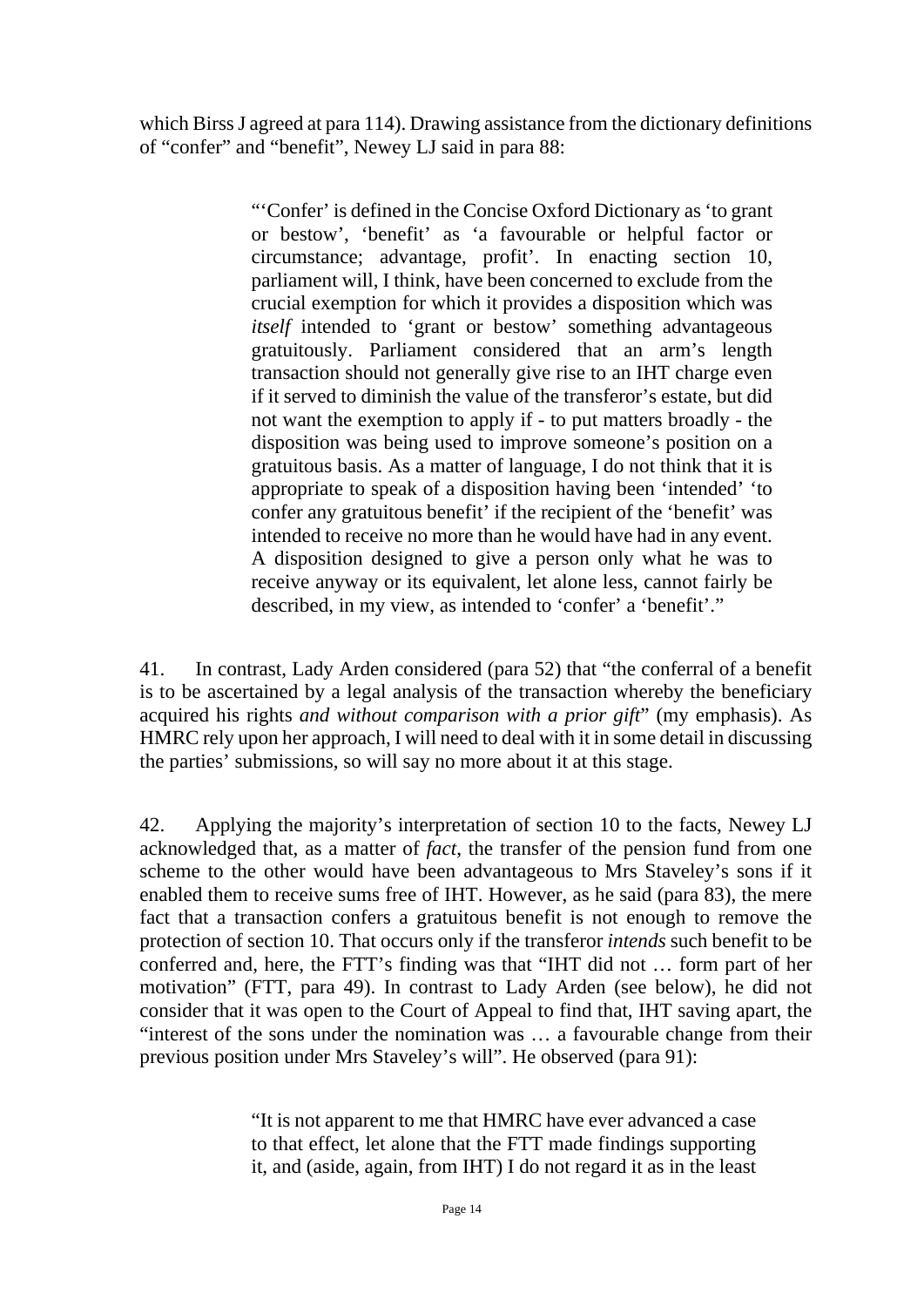obvious that the sons were in practice any better placed as a result of the transfer."

However, even if it were possible to conclude that there was a favourable change other than the saving of IHT, in his view this still would not oust the protection of section 10, because, on the findings of the FTT, Mrs Staveley did not make the transaction *intending* to improve the sons' position in that way (ibid, at paras 89 and 91 in particular). As Newey LJ put it, "[s]he did not … see the transfer as giving her sons anything better than they would otherwise have received."

43. As Lady Arden analysed the facts, there was "a gift of newly created rights", the sons' interest under the PPP being very different in law from their position as residuary beneficiaries under Mrs Staveley's will, and "therefore the gift was newly conferred" (para 45). In her view (para 46), the "interest of the sons under the nomination was undoubtedly a favourable change from their previous position under Mrs Staveley's will if regard is had to the legal analysis". The application of section 10 therefore turned on whether Mrs Staveley intended to confer this benefit. As Lady Arden put it at para 52, in order "to obtain the benefit of the purchase exemption, the donor, or his personal representatives, has to show that, although the donor intended to make a gift, he did not intend to make a gift of what was in law a newly created right".

44. Lady Arden's view about Mrs Staveley's intention built on her analysis of the factual findings made by the FTT. Her interpretation of the FTT judgment was that, although the FTT had found that the *transfer* was not made with the intention to confer gratuitous benefit, the motivation being solely to sever all ties with Morayford, there was no equivalent finding in relation to the Expression of Wish form, as to which, she considered, there was a finding, by implication, that "by executing the statement of wishes on the occasion of the transfer of funds Mrs Staveley made a disposition with the intention of giving a gratuitous benefit to her sons" (see particularly paras 32, 36 and 40 of Lady Arden's judgment). At para 47, she said:

> "… it may be said that there was an absence of intention to confer a new benefit. Mrs Staveley was, after all, (it may be said) only giving her sons what she had previously intended to give them under her will. She was (it may be said) just making the same gift in a new way. But what the FTT found was that there was a gratuitous intention in signing the nomination. So, in my judgment, on the facts of this case, the respondents had to show that, even though it was a gratuitous intention to confer what in law was a newly created right, it was not Mrs Staveley's intention to confer such a benefit: see the words 'if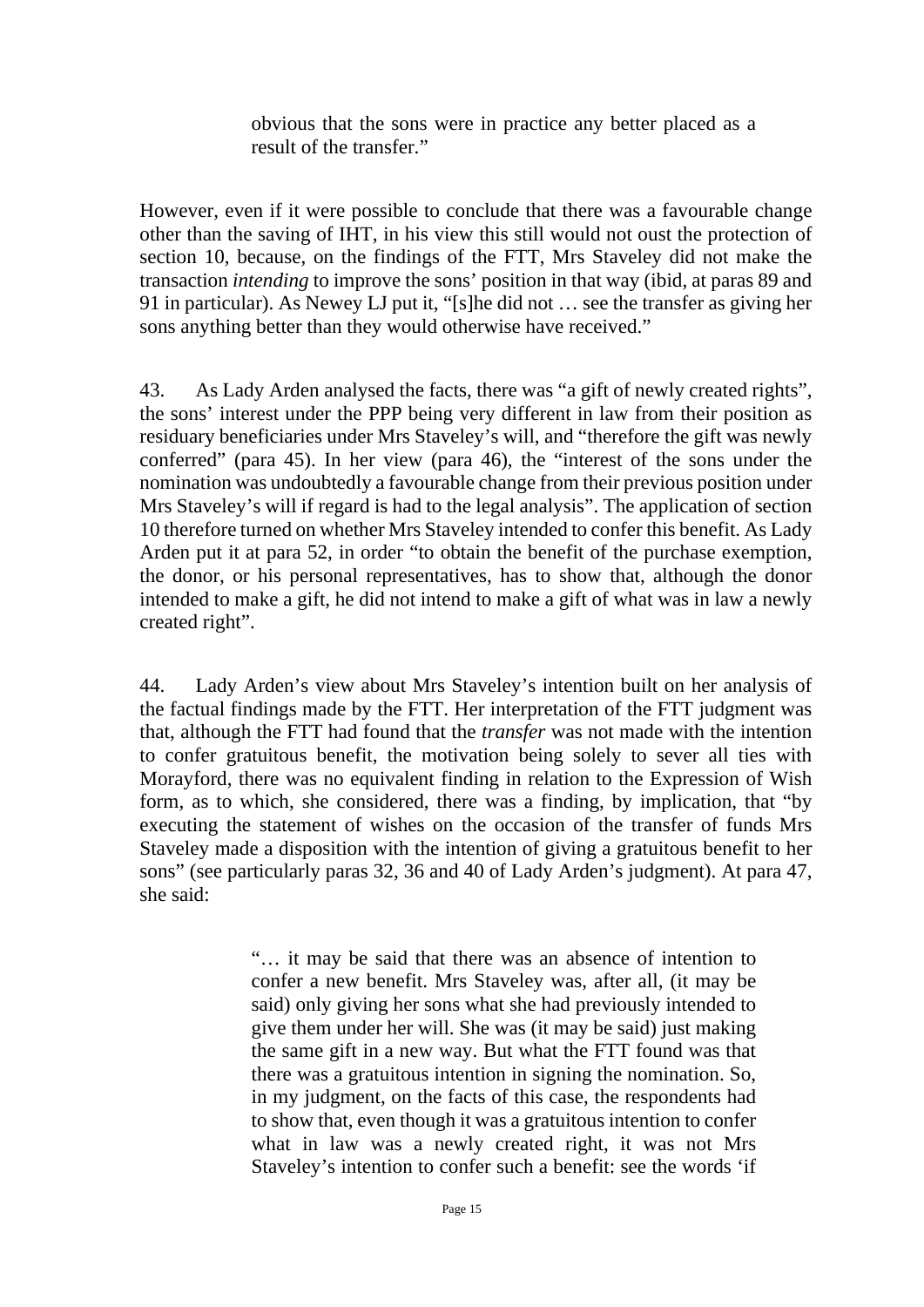it is shown that it was not intended' appearing in section 10(1). An absence of evidence as to whether she intended to make a newly conferred gift is not enough. The respondents needed to show that she mistakenly thought that she was not conferring a newly created right, and the findings of the FTT do not go that far."

45. It followed that, even standing alone, Lady Arden would have found that the transfer to the PPP was a transfer of value.

46. For the majority, however, that position was only reached by taking the transfer together with Mrs Staveley's omission to draw lifetime benefits under the PPP. It will be recalled that section 10 requires that it be shown not only that the disposition itself was not intended to confer gratuitous benefit, but also that it was not made in a transaction intended to confer gratuitous benefit, and a "transaction" for this purpose "includes a series of transactions and any associated operations". The court held that the transfer was, in fact, "made in a transaction intended … to confer … gratuitous benefit", essentially for the reasons set out by Newey LJ in para 103, which I summarise in the rest of this paragraph. The transfer and the omission were operations affecting the same property, so were "associated operations" as defined in section 268. Attention therefore turned to the issue of whether this "transaction" was intended to confer gratuitous benefit. As found by the FTT, one of the factors in Mrs Staveley's decision not to access her pension fund was that it would confer a greater benefit on her sons, this being her intention both at the time of the transfer to the PPP and at the time of her death. The omission was therefore "intended … to confer any gratuitous benefit". On Newey LJ's reading of *Macpherson*, it was immaterial that the transfer was not made with that intention, because a "transaction" could be intended to confer gratuitous benefit without each of the associated operations being itself made with that intention or actually conferring such benefit. If a scheme of which an operation forms part is intended to confer the benefit, that is enough. The FTT was mistaken in thinking there was "no intent linking [the omission to take pension benefits and the transfer to the PPP]". Both were motivated by a desire on Mrs Staveley's part that her sons should have the death benefits that would be payable if she did not draw a lifetime pension. To that end, she named them in her Expression of Wish form. So, Newey LJ said at para  $103(v)$ :

> "While, therefore, Mrs Staveley did not see the transfer to the PPP as *improving* her sons' position and she made the transfer out of a desire to sever ties with Morayford, the only reasonable conclusion, as it seems to me, is that she also intended the PPP to be a means by which the death benefits could be passed to her sons."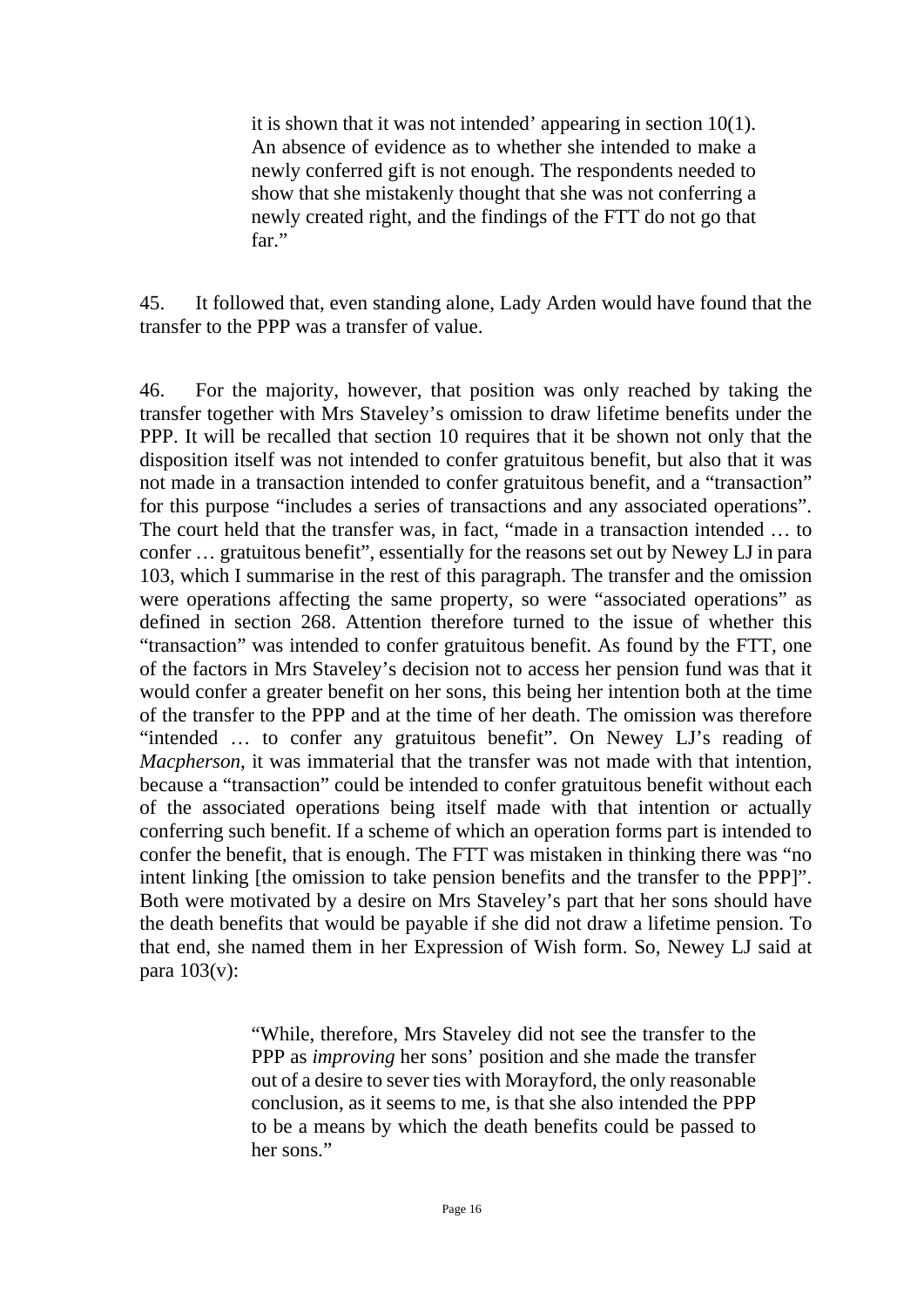Thus the failure to take pension benefits and the transfer to the PPP were each properly seen as forming part of and contributing to a scheme intended to confer gratuitous benefits. It followed that the protection of section 10 was not available for the transfer to the PPP.

#### *Court of Appeal decision: section 3(3) and the omission*

47. The court held unanimously that the sons' estates had been increased by Mrs Staveley's omission to draw lifetime benefits, notwithstanding the scheme administrator's discretion. On this point, there was general agreement with the reasoning of Newey LJ, the core of which is perhaps best encapsulated in this passage from para 109:

> "The sons' estates would not, of course, have been … increased *but for* the omission. Moreover, the exercise of discretion in the sons' favour by the scheme administrator did not … involve any break in the chain of causation. The administrator was, after all, doing no more than it was obliged and could be expected to do in the period immediately following Mrs Staveley's death. It may be that the increase in the sons' estates could also be said to have been brought about 'by' the exercise of the administrator's discretion, but that by no means makes it inappropriate to see the estates as having been increased 'by' the omission. The one does not preclude the other."

48. In so finding, the court also rejected the argument that the diminution in value of one person's estate and the increase in value of someone else's must occur at the same time for section 3(3) to apply.

#### *Transfer Issue 1 (transfer on its own): discussion*

49. The appellants support the conclusion of the majority of the Court of Appeal that, standing alone, the transfer of funds to the PPP did not constitute a transfer of value because section 10 applied, and they rely upon the Court of Appeal's reasoning on this issue.

50. HMRC, however, contend that Lady Arden correctly concluded, for the reasons she gave at paras 42 to 54, that section 10 was not applicable. They argue that Mrs Staveley's intention in making the disposition was to exclude her exhusband *and* to confer a benefit on her sons by way of death benefits. On this analysis, in their submission, her intention was to confer a gratuitous benefit. To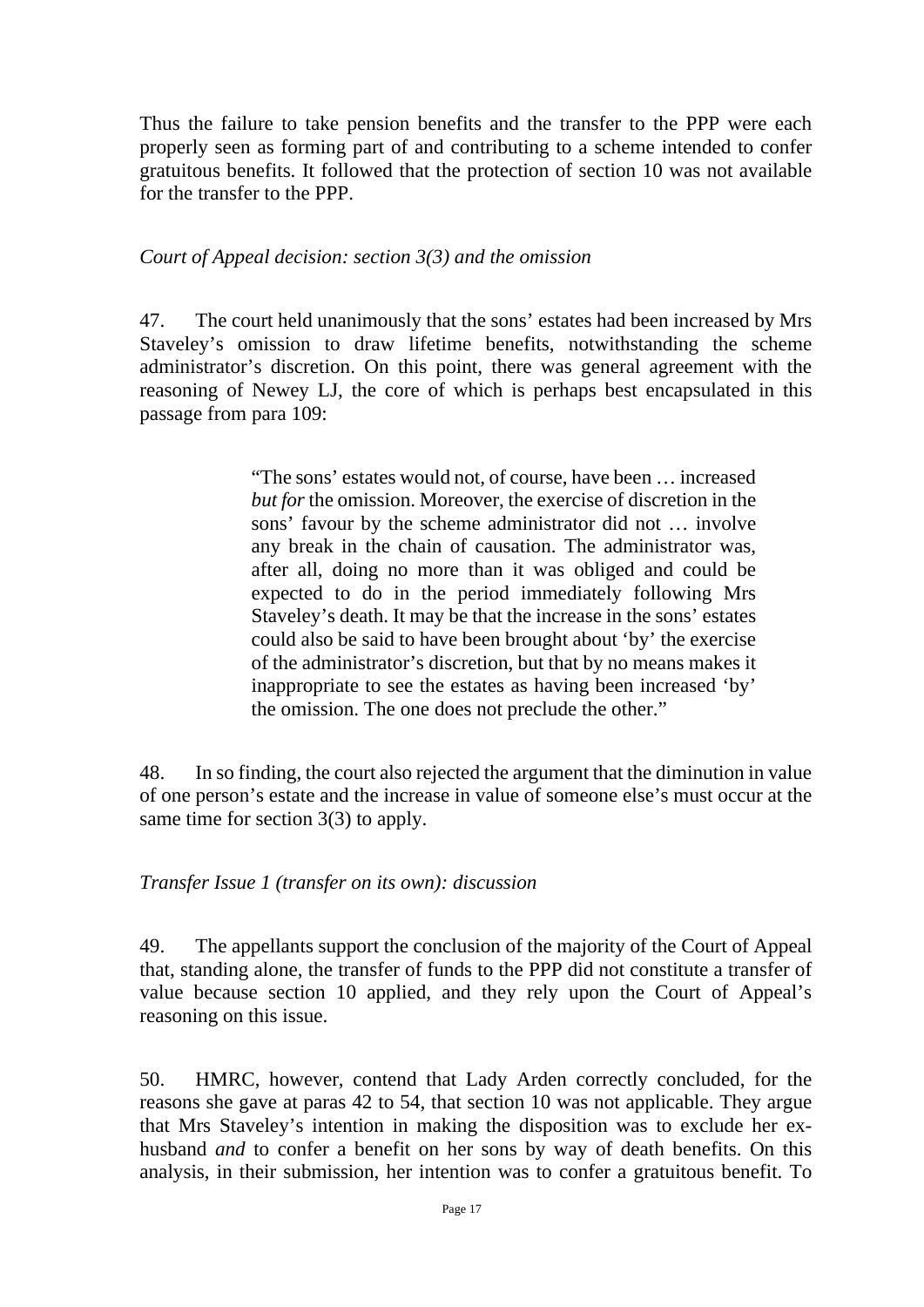make this good, they make submissions both as to what is meant in law by "intending to confer [a] gratuitous benefit on any person", and as to the factual findings that were/should have been made by the FTT.

51. Miss Wilson, for HMRC, makes the general point that section 10 only comes into play when there has been a disposition which would normally be a transfer of value. She characterises it as a relatively narrow provision, with the taxpayer bearing the burden of justifying why IHT is not payable as it ordinarily would be. She emphasises that, whilst what someone intends is a question of fact, the treatment of that factual intention for the purposes of section 10 is a question of law. She submits that the proper approach, in a case such as this where there is a change in how a gift is made (or, as she also puts it, where rights have been substituted) is to ask three questions, always bearing in mind, of course, that it is the taxpayer who has to show that the disposition was not intended to confer gratuitous benefit. The three questions are: (1) What rights, if any, were created and extinguished? (2) On a detailed legal analysis, did the new rights confer a benefit within the statutory words? (3) Was that situation something that the disponor intended? Of these three questions, only the last is subjective.

52. In HMRC's submission, the majority in the Court of Appeal was wrong to interpret section 10 as requiring an examination of "whether the overall effect of the disposition was intended to be favourable to, or advantageous to, the recipient of the 'benefit'" (see paras 86 and 88 of Newey LJ's judgment, referred to/quoted at para 40 above). This would be uncertain and difficult to adjudicate upon, HMRC say, and would give rise to arbitrary results.

53. Lady Arden's formulation of the law is correct, in HMRC's submission, and leads to a section 10 test which is readily justiciable. Lady Arden's para 46 deals with statutory interpretation. There she observed that, in the absence of a relevant statutory definition of the words in question, resort had to be had to their ordinary meaning, and said:

> "On its ordinary meaning, a benefit involves a net gain or favourable change in a person's position, but the comparison to be made is with his position immediately before the putative benefit was conferred. This is the most natural time to determine the question of benefit and in my judgment there would need to be some mandate in the 1984 Act to do what the FTT did, which was to look at the position in substance before the transfer took place and without reference to its legal analysis. I do not consider that there is any such mandate. The interest of the sons under the nomination was undoubtedly a favourable change from their previous position under Mrs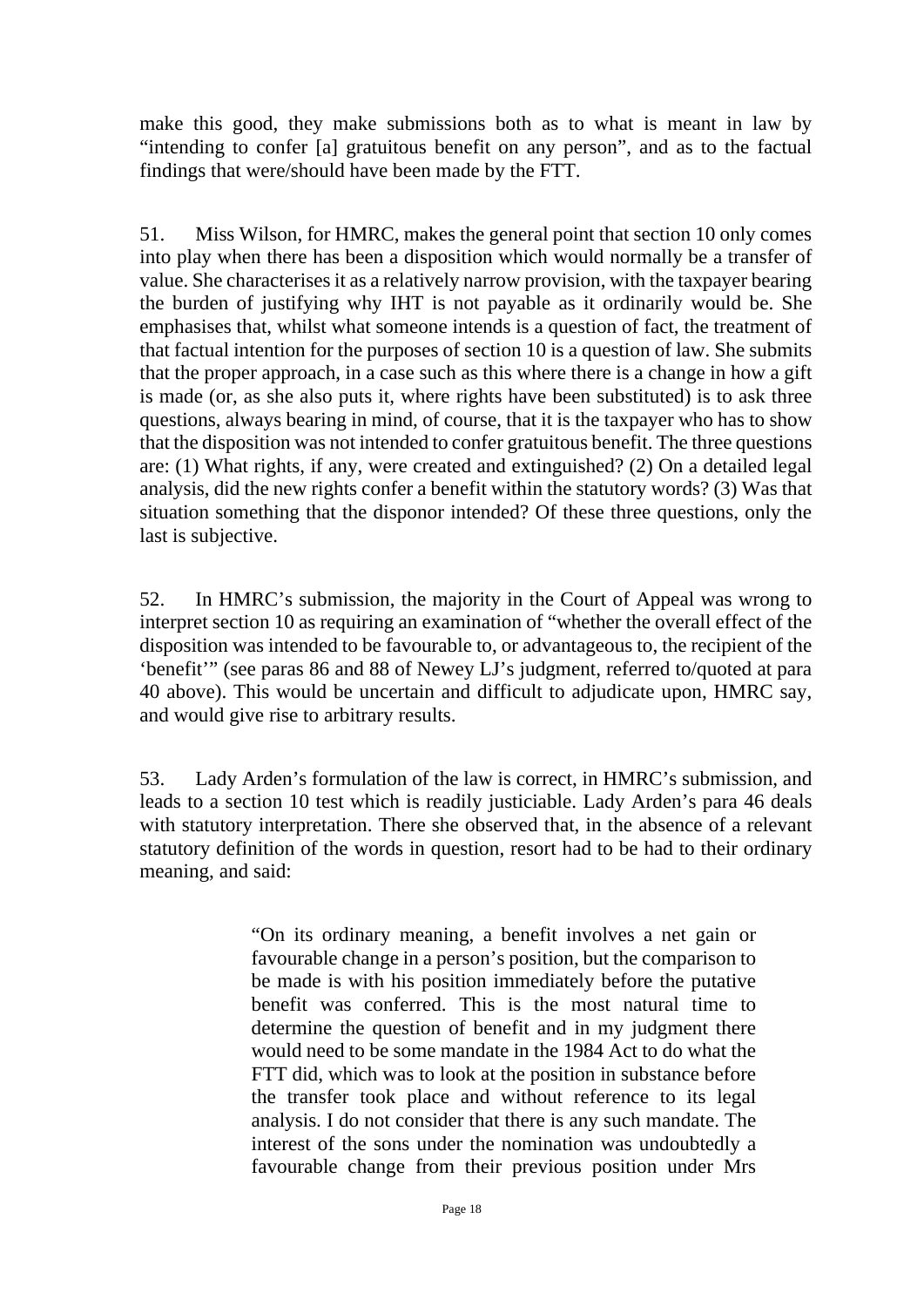Staveley's will if regard is had to the legal analysis. The interpretation of 'confers any gratuitous benefit' which I prefer gives weight and appropriate meaning to the statutory words."

54. At para 50, Lady Arden said that that the correct approach to section 10 was "a technical approach, and not a substantive one". She considered it clear from the wording that the subsection is "intended to be narrowly construed", and identified a number of features of the provision which she found influential, including that:

> "There is no limitation on the type of benefit and there is no requirement for the gratuitous benefit to be conferred on the recipient of the property transferred by the disposition. It can be conferred on any person. It must be of some value, but that value need not be the same as the value of the property transferred."

55. Summarising her interpretation at para 52, she said that "the conferral of a benefit is to be ascertained by a legal analysis of the transaction whereby the beneficiary acquired his rights and without comparison with a prior gift."

56. Even with the benefit of Lady Arden's analysis, I confess to some difficulty in understanding what, precisely, HMRC consider to be the correct interpretation of section 10. They accept that ordinarily an intent to confer benefit involves an element of intention to improve a person's position but, they say, the important question is "Improve the recipient's position in comparison to what?" In identifying this as the important question, HMRC can be seen to acknowledge that a comparison of some sort is required in order to determine whether relevant benefit has been conferred for section 10 purposes (or putting it more exactly, whether the disposition was intended to confer any gratuitous benefit). However, they seek to confine the exercise to a comparison with the recipient's position (i) as it is in law, and (ii) immediately before the disposition. A more generalised consideration of whether the overall effect of the disposition was intended to be favourable to, or advantageous to, the recipient of the benefit is not permitted, on their case. They also assert that a comparison with a prior gift is not permissible.

57. In applying this formulation to the present case, HMRC seem to be adopting what I might call a "return to zero" approach. It is integral to their argument that there is a moment when rights under the section 32 policy have ended, but rights under the PPP have not yet begun. On their argument, at this point, immediately before rights are acquired under the PPP, the sons have nothing, having lost even the hope of benefitting that they had in relation to the section 32/will arrangement, and are totally reliant on Mrs Staveley making new arrangements to enable them to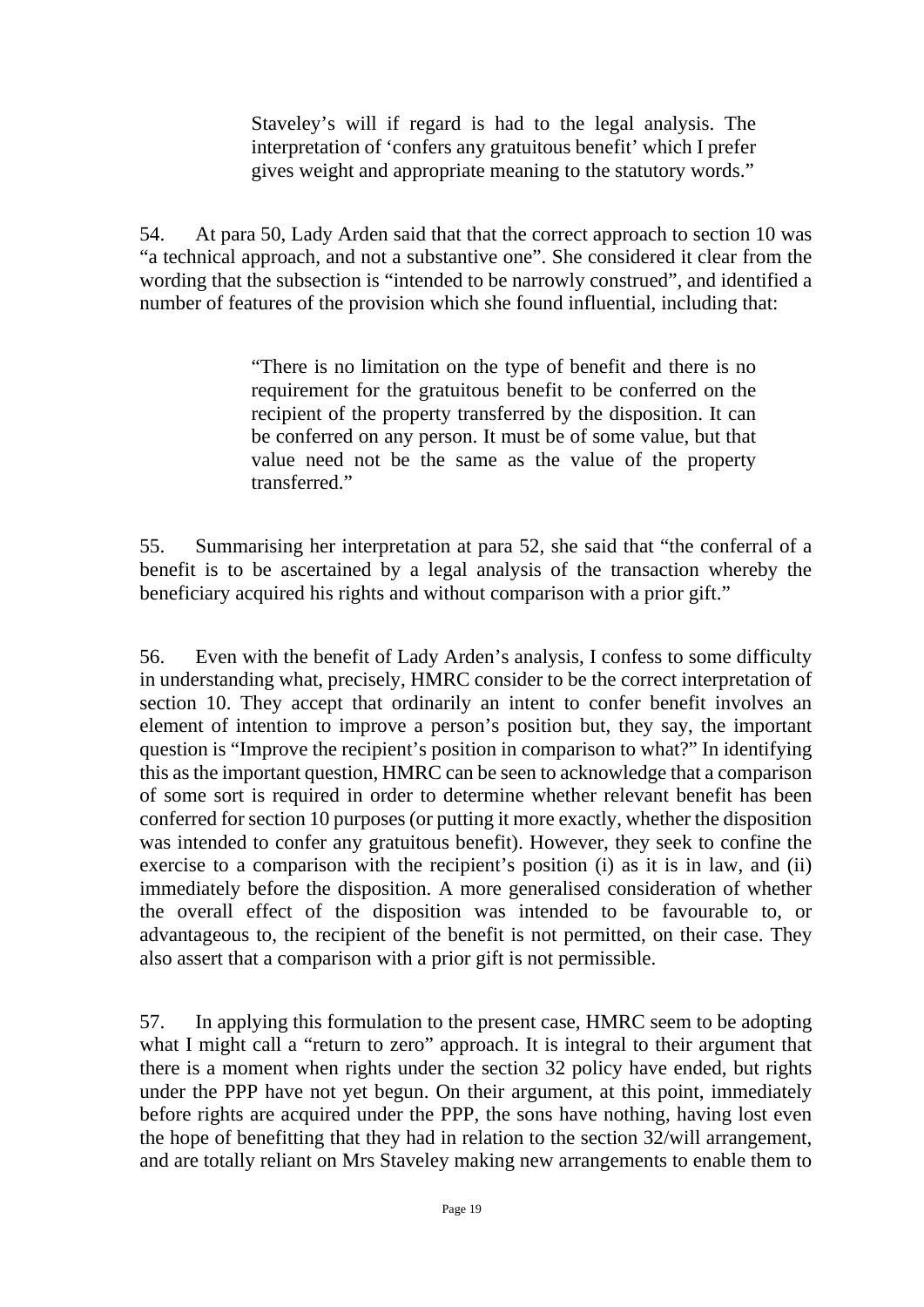benefit from her pension fund. They necessarily "benefit", therefore, from Mrs Staveley taking out the PPP rather than, for instance, simply divesting herself of the section 32 fund completely in some way, so as to ensure that nothing would find its way to Morayford/her ex-husband.

58. I am not sure whether HMRC would say that the return to zero approach applies in every case or whether it depends upon the particular facts of this case, for example upon the fact that, at the point of the transfer, the sons had no legally enforceable right to receive any death benefits via Mrs Staveley's will. There were features of Miss Wilson's submissions which suggested to me that the approach was a response to the particular facts of the case. The first of Miss Wilson's three generic questions draws in a consideration of pre-existing rights in asking, "What rights were created *and extinguished*?" (my emphasis), and there were other elements in her submissions which also suggested that regard might be had to the prior position. For example she particularly noted that the sons were in no position to "barter" for their nomination in the Expression of Wish form, suggesting that the legal analysis might have been different if they had had pre-existing rights, and that what was important was that they had no rights, only a hope of benefitting from the will. None of this is surprising, as it would surely be difficult to decide, in a complete vacuum, whether or not something is a "benefit", and well-nigh impossible to decide whether it is a "gratuitous benefit".

59. As some sort of comparison with a pre-existing position is required in order to determine the gratuitous benefit question, even on HMRC's case, and given that HMRC accept that ordinarily an intent to confer benefit involves an element of intention to improve a person's position, the difference between the parties may not in fact be enormous. The most notable difference is that HMRC contend for a much narrower, and more technical, approach in carrying out the inevitable comparison than do the appellants, rejecting an examination of the position in substance. And of course their application of that approach to these facts produces a radically different result.

60. In interpreting section 10, it is important to keep in mind that the question is not simply, "Was a gratuitous benefit conferred on any person?" The search is for what the disponor intended, and in particular for whether the disponor intended to confer any gratuitous benefit on any person. If, by the three questions that they say must be asked (see para 51 above), HMRC assert that the relevant intention is merely an intention on the part of the disponor to engage in a transaction which, as a matter of legal analysis, creates new rights which confer a benefit on a person, I cannot accept that that would be correct. It would be surprising if it were, as it would potentially prevent the application of section 10 in the sort of commercial arm's length transactions where it would normally have a role. For instance, in a bad commercial bargain where the purchaser quite unknowingly pays more than an item is worth, the purchaser intends to make the purchase and, as a matter of legal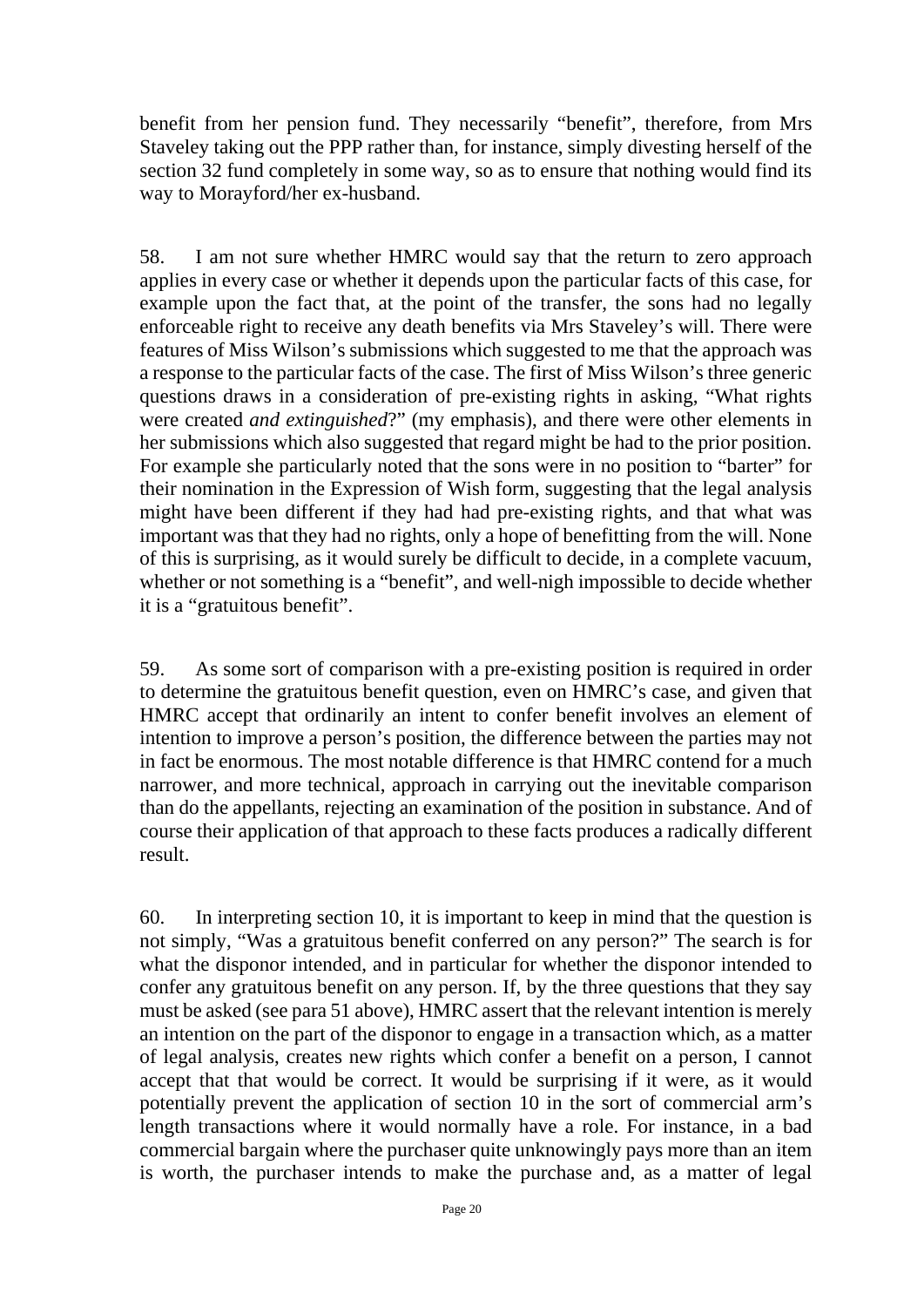analysis, the transaction confers on the vendor the right to keep the overpayment, which is a gratuitous benefit, for which he has not given value. Indeed, had this been all the intention required, it might have been argued by HMRC that there was no need to explore Mrs Staveley's thinking about the potential IHT advantages of the PPP, because the mere fact that she intended to make a disposition which, as a matter of law, carried those advantages took matters outside section 10 without more.

61. The disponor's actual intention in making the disposition is, therefore, in point. That militates against an over-technical interpretation of what is meant by "confer any gratuitous benefit". To my mind, the approach taken by the majority in the Court of Appeal is essentially the correct one. The words "confer" and "benefit" have to be given their ordinary meaning, and the dictionary definitions (see Newey LJ's para 88, quoted at para 40 above) show that they import the idea of granting or bestowing some advantage on the recipient. Like Newey LJ, I do not think it is appropriate to speak of a disposition having been intended to confer any gratuitous benefit if the recipient of the benefit was intended to receive no more than he would have had in any event. It is necessary, therefore, to ask whether the disponor was intending, by the overall effect of the disposition, to put the recipient in a better position, or, to borrow from what Newey LJ said at para 88, putting things broadly, to ask whether the disposition was being used to improve someone's position on a gratuitous basis. The exercise is not, however, simply a matter of asking the disponor whether or not he or she intended to confer benefit, as Miss Wilson submits would be all that was required under the appellants' test. I go so far with HMRC as to accept that it is not possible to consider whether a disposition was intended to improve someone's position without taking into account what rights the recipient had, in law, before and after the disposition. This legal context will permit a more rigorous evaluation of whether the requisite absence of intention has been shown. But this legal analysis of the rights is a factor in the evaluation, not the be all and end all of the consideration. I do not accept, for example, that the mere fact that the rights are to be enjoyed in a different legal form after the disposition means that they are necessarily a gratuitous benefit. Furthermore, I cannot accept the return to zero analysis, whereby the existing set of rights must necessarily be treated as ending immediately prior to the disposition, with a new set commencing which, in comparison to the void left by the ending of the pre-existing rights, can then be described as beneficial. There must, as I see it, be more attention paid to the practical reality of the legal situation than that wholly artificial analysis permits.

62. It would probably be unwise to attempt to define further what is meant by "intended … to confer any gratuitous benefit", particularly as it is unnecessary to do so to resolve the instant case. Instead, I hope that by turning to the facts of the case, I can demonstrate the way in which it seems to me the section should be interpreted.

63. True it is that as a matter of legal analysis, the position of the sons differed as between the section 32/will arrangement and the PPP but, on its own, that takes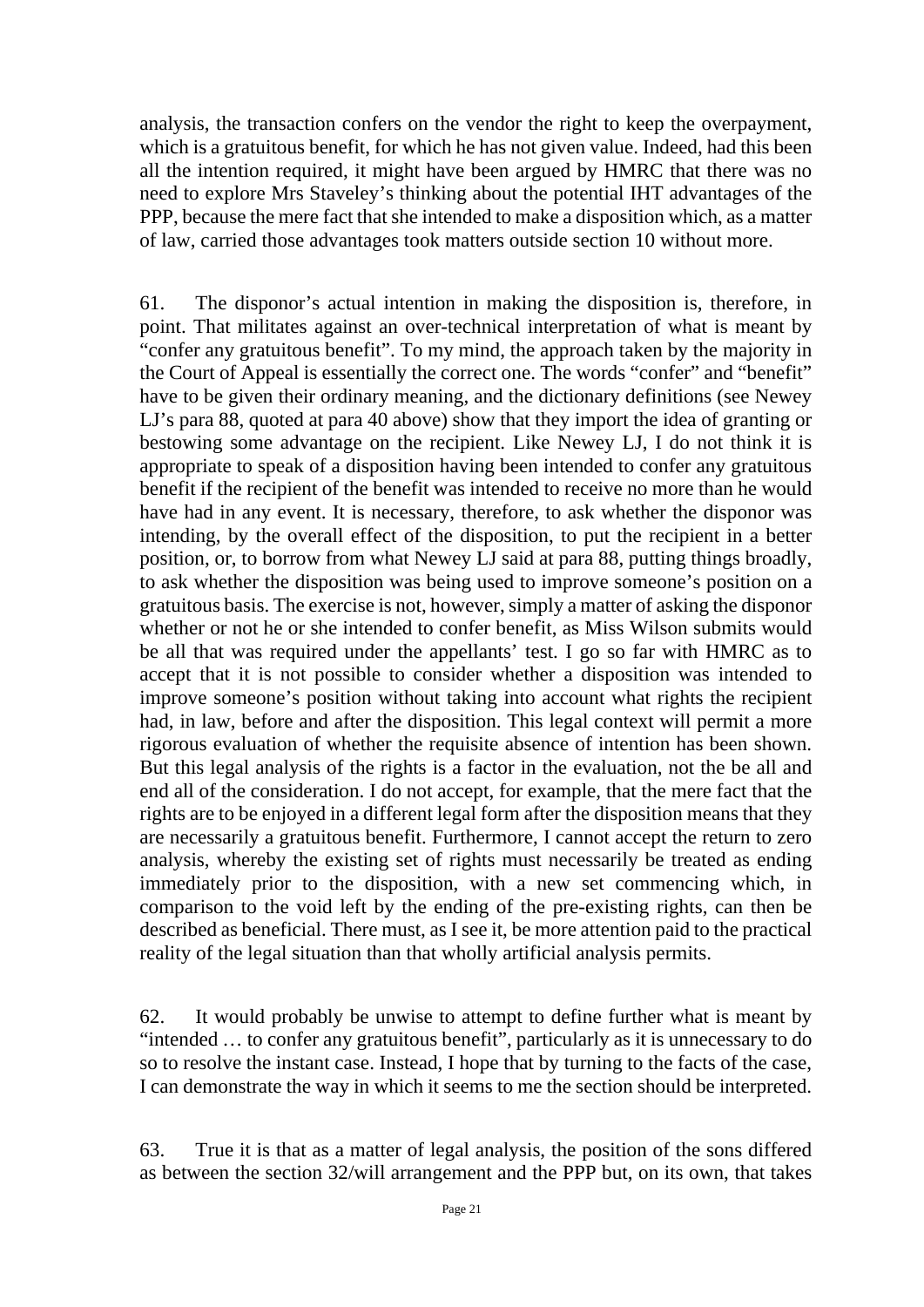matters nowhere. Newey LJ did not regard it as "in the least obvious" that (IHT apart) the sons were in practice any better placed as a result of the transfer than they had been under the section 32/will arrangement. I would endorse that view. I do not see their position as better under the PPP than previously. Just as they had no right to benefits under the section 32/will arrangement, so they had no right to benefits under the PPP. They had a hope of benefitting under the will from any death benefits, but Mrs Staveley could have changed her will at any time and they would have had no remedy if she had decided to bequeath her estate elsewhere. Similarly, if she had chosen to draw her pension during her lifetime with the result that death benefits ceased to be payable at all, they could have done nothing about it. Under the PPP, they were within the class of those in whose favour the scheme administrator could exercise its discretion, but they could not rely upon the death benefits being paid to them. Not only was there a genuine discretion (as the Upper Tribunal found), Mrs Staveley could have notified AXA of a change to her wishes, or even drawn a lifetime pension herself. The most that the sons could have required, assuming that Mrs Staveley's nomination remained as it was in the original Expression of Wish, was that the scheme administrator give proper consideration to paying the benefits to them. As Mr Rees QC for the appellants said in argument, the only material change was in the identity of the person upon whose decision receipt of the benefits depended, from Mrs Staveley in the case of the will, to the scheme administrator under the PPP.

64. As for HMRC's submission that the sons' position *was* improved because they were better off with the funds in the PPP, which gave them a chance of receiving the death benefits, than if Mrs Staveley had disposed of the funds elsewhere, that ignores the reality of the transfer of the pension funds from one provider to another. Mrs Staveley did not have a free hand with regard to this. There was no moment when, having drawn the funds from the section 32 policy, she was free to do what she wished with them. As Mr Rees put it in oral argument, she never had the right to "take the money out of the pension wrapper", at least as the law stood at that time. Upon surrender of the section 32 policy, the policy monies were to be paid directly by the company to the receiving scheme. It is wholly artificial to introduce the return to zero approach in these circumstances. The disposition was, as the Notice of Determination identified, the transfer of funds from the section 32 policy to the PPP.

65. What is crucial, of course, is what Mrs Staveley intended. Given that, even factoring in a legal analysis of the sons' position at each stage, the disposition cannot be said to have conferred a gratuitous benefit on them, it would be surprising if it could nonetheless be concluded that there had been a failure to show the requisite absence of intention. The finding of the FTT was that Mrs Staveley did not intend to improve the sons' position by transferring the funds. I would not criticise the Court of Appeal's conclusion that the FTT impliedly found that, when she signed the Expression of Wish form nominating her sons, Mrs Staveley intended to benefit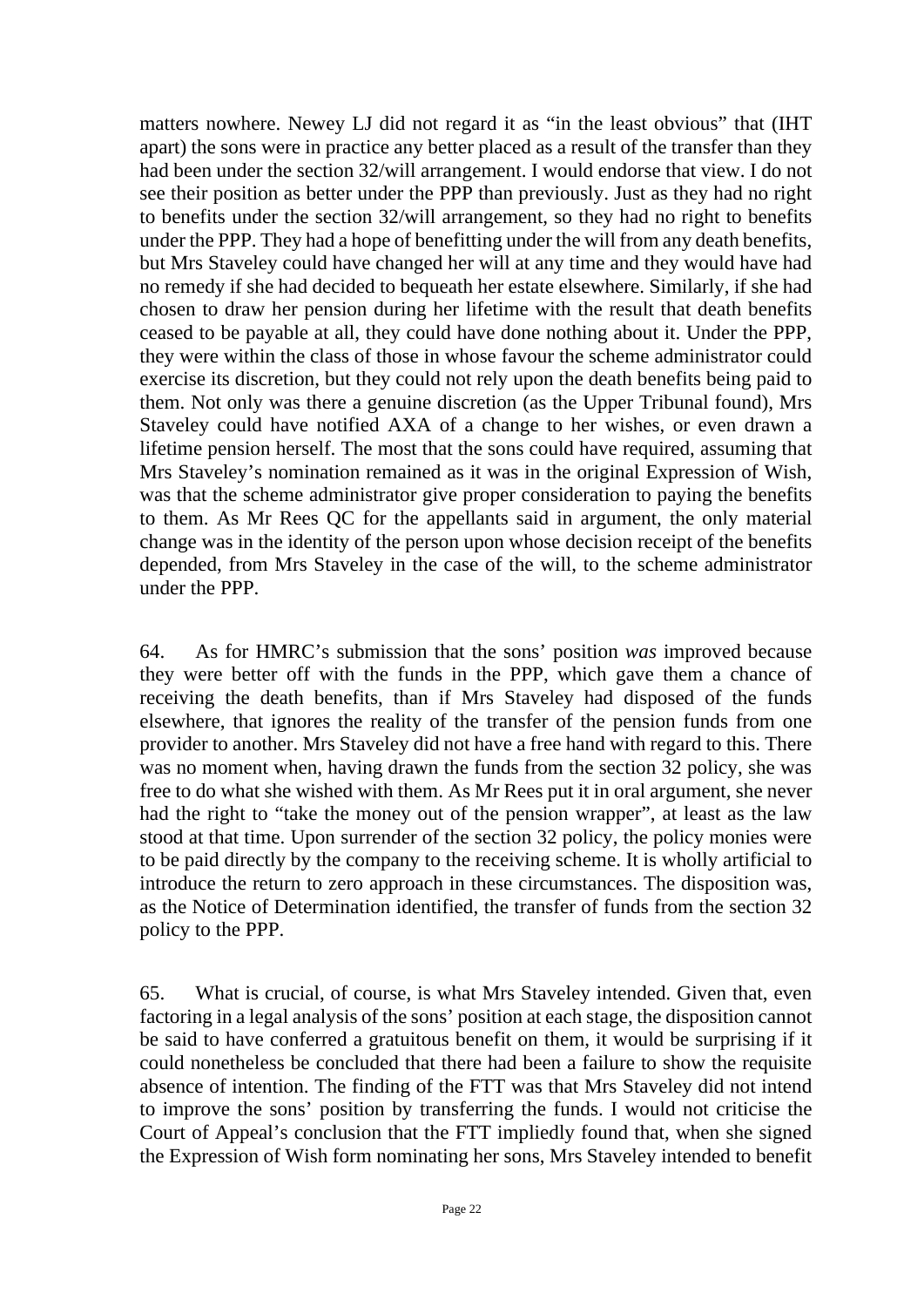them (see para 44 above, and also para 103(vi) of Newey LJ's judgment). However, this is not relevant to Transfer Issue 1, in my view. In the circumstances of this case, making the nomination does not amount to conferring a relevant benefit, and Mrs Staveley's benign intention in this regard cannot amount to an intention to confer gratuitous benefit.

66. In the light of the above, the transfer of the funds on its own is not a transfer of value because section 10 applies.

#### *Transfer Issue 2 (transfer and omission as associated operations): discussion*

67. The parties' rival arguments on this issue are summarised at paras 18 and 19 above. It is accepted that, as the FTT found (see para 31 above) in omitting to draw lifetime benefits under the PPP, part of Mrs Staveley's intention was to benefit her sons. The question is whether this intention colours the transfer with an intention to confer gratuitous benefit which it would not have on its own. The issue requires close consideration of the decision of the House of Lords in *Macpherson*, and an examination of the facts found by the FTT as to the lack of a relevant link between the transfer and the omission, the appellants arguing that the Court of Appeal went wrong in law and on the facts when holding that the benefit of section 10 was not available because the transfer and the omission formed a "series of transactions and … associated operations" intended to confer a gratuitous benefit on the sons.

68. In *Macpherson*, the House of Lords was concerned with section 20(4) of the Finance Act 1975 (FA 1975) which was in effectively identical terms to section 10, as was the FA 1975 definition, in section 44, of "associated operations". *Macpherson* concerned property held in a discretionary settlement, the primary objects of the settlement being Mr Robarts and his family. Valuable pictures were included in the settled property. The trustees had an agreement with Mr Robarts, whereby he undertook the custody, care and insurance of the pictures and agreed to pay £100 a year for his enjoyment of them. The agreement was terminable on three months' notice by either side. Some years later, in 1977, the agreement was varied, including by the right of termination on notice being removed and replaced with a fixed date in 1991 for the expiry of the agreement (subject only to the trustees being able to terminate sooner in the event of a serious breach of the agreement by Mr Robarts). The next day the trustees executed a deed of appointment appointing the pictures, subject to and with the benefit of the varied agreement, on trusts under which Mr Robarts' son took a protected life interest in possession. The issue was whether capital transfer tax was payable in respect of the 1977 variation which, by deferring the date on which the pictures could be delivered to an open-market purchaser, had diminished their value. The transaction would attract capital transfer tax unless it was such that, were the trustees beneficially entitled to the settled property, it would not be a transfer of value. That depended on section 20(4).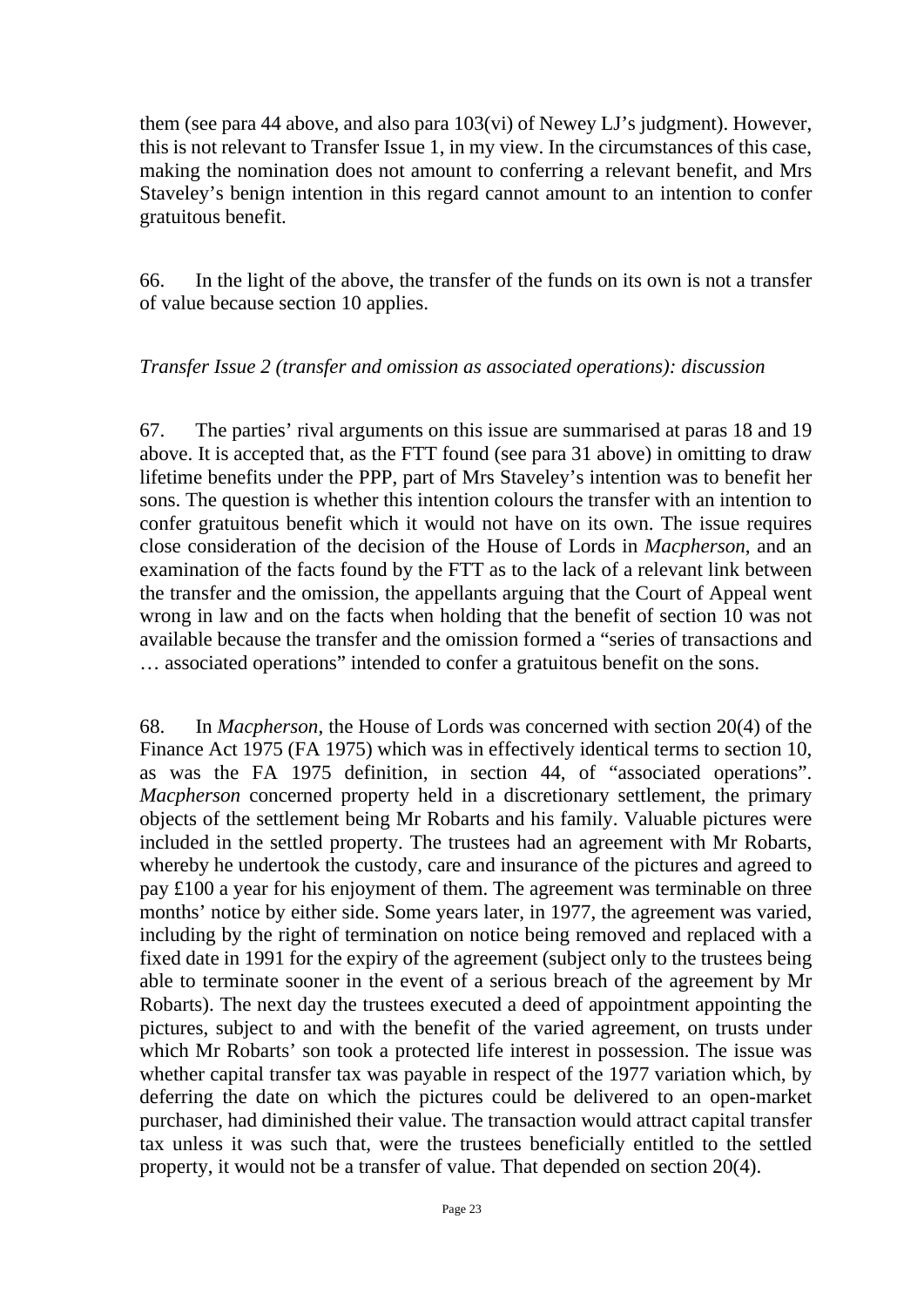69. The evidence was that the trustees had concluded that they ought not to exercise the power of appointment in favour of the son unless the original agreement was first varied, since Mr Robarts was not willing to continue to house the pictures on the original terms after such an appointment. Counsel for the trustees accepted that the variation and the appointment were associated operations but contended that the appointment was nevertheless not a *relevant* associated operation. Counsel for the Revenue contended that as a matter of law the transaction which had to be looked at in section 20(4) was one which included a series of transactions and associated operations and, as a matter of fact, based on the trustees' reason for varying the original agreement, the 1977 agreement was made in such a transaction.

70. Lord Jauncey of Tullichettle noted that the definition of "associated operations" was capable of covering a multitude of events affecting the same property which might have little or no apparent connection between them, but that counsel for the Revenue rightly accepted that some limitation must be imposed. As it is central to the argument before us, it is necessary to set out in full, the following passage in which Lord Jauncey considered the ambit of section 20(4) (p 175G):

> "If the extended [section 44] meaning of 'transaction' is read into the opening words of section 20(4) the wording becomes:

> > 'A disposition is not a transfer of value if it is shown that it was not intended, and was not made in a transaction including a series of transactions and any associated operations intended, to confer any gratuitous benefit …'

So read it is clear that the intention to confer gratuitous benefit qualifies both transactions and associated operations. If an associated operation is not intended to confer such a benefit it is not relevant for the purpose of the subsection. That is not to say that it must necessarily per se confer a benefit but it must form a part of and contribute to a scheme which does confer such a benefit.

In this case it is common ground that the appointment conferred a gratuitous benefit on [the son]. It is clear … that the appointment would not have been made if the 1970 agreement had not been varied by that of 1977. It follows that the 1977 agreement was not only effected with reference to the appointment but was a contributory part of the scheme to confer a benefit on [the son]. So viewed there can be no doubt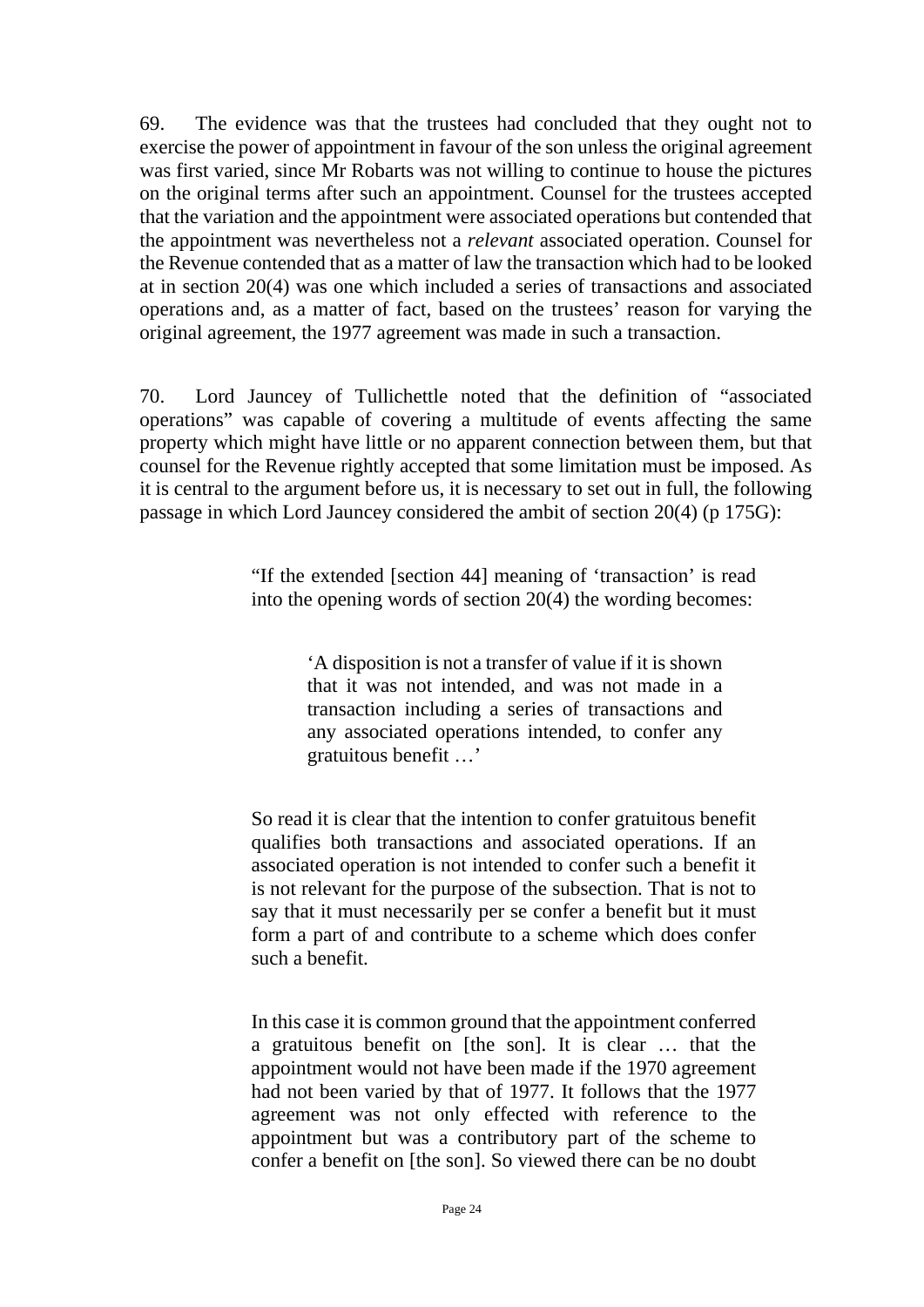that the 1977 agreement, being the disposition for the purposes of section 20(4), was made in a transaction, consisting of the agreement and the appointment, intended to confer a gratuitous benefit on [the son]."

71. The trustees had thus failed to satisfy the test in section 20(4) and tax was payable on the variation agreement.

72. It is not suggested that we should do other than adopt Lord Jauncey's interpretation of section 20(4) in our construction of section 10. However, there is a significant difference of opinion between the parties as to what Lord Jauncey's interpretation actually was, and how it should be applied to the present case.

73. For the appellants, Mr Rees accepts that the omission falls within the wide definition of "associated operations", but says that it is, nonetheless, not relevant in identifying a transaction in the wider sense for section 10 purposes. To be relevant, in his submission, a "step" (to adopt an inexact but useful shorthand covering transactions in the narrow sense and associated operations) must not only form part of and contribute to a "scheme" that confers a gratuitous benefit, but must also, itself, have been intended to confer a gratuitous benefit. That, he submits, is what Lord Jauncey was saying.

74. Miss Wilson, on the other hand, says that there is no need for each individual step to be intended to confer gratuitous benefit. All that is required for a step to be relevant is that it forms part of and contributes to a scheme which confers a gratuitous benefit. Here, in her submission, the scheme is the gift of the death benefits to the sons, to which the investment in the PPP and the omission both contribute. Without the investment of the funds in the PPP, there would have been no death benefit to give to the sons.

75. There might initially appear to be support for the appellants' interpretation of Lord Jauncey's speech in the following passage (see para 70 above for the full quotation):

> "the intention to confer gratuitous benefit qualifies both transactions and associated operations. *If an associated operation is not intended to confer such a benefit it is not relevant for the purpose of the subsection*." (My emphasis)

Lord Jauncey might be taken to be saying, here, that each step in any scheme must be intended to confer benefit, otherwise it is irrelevant.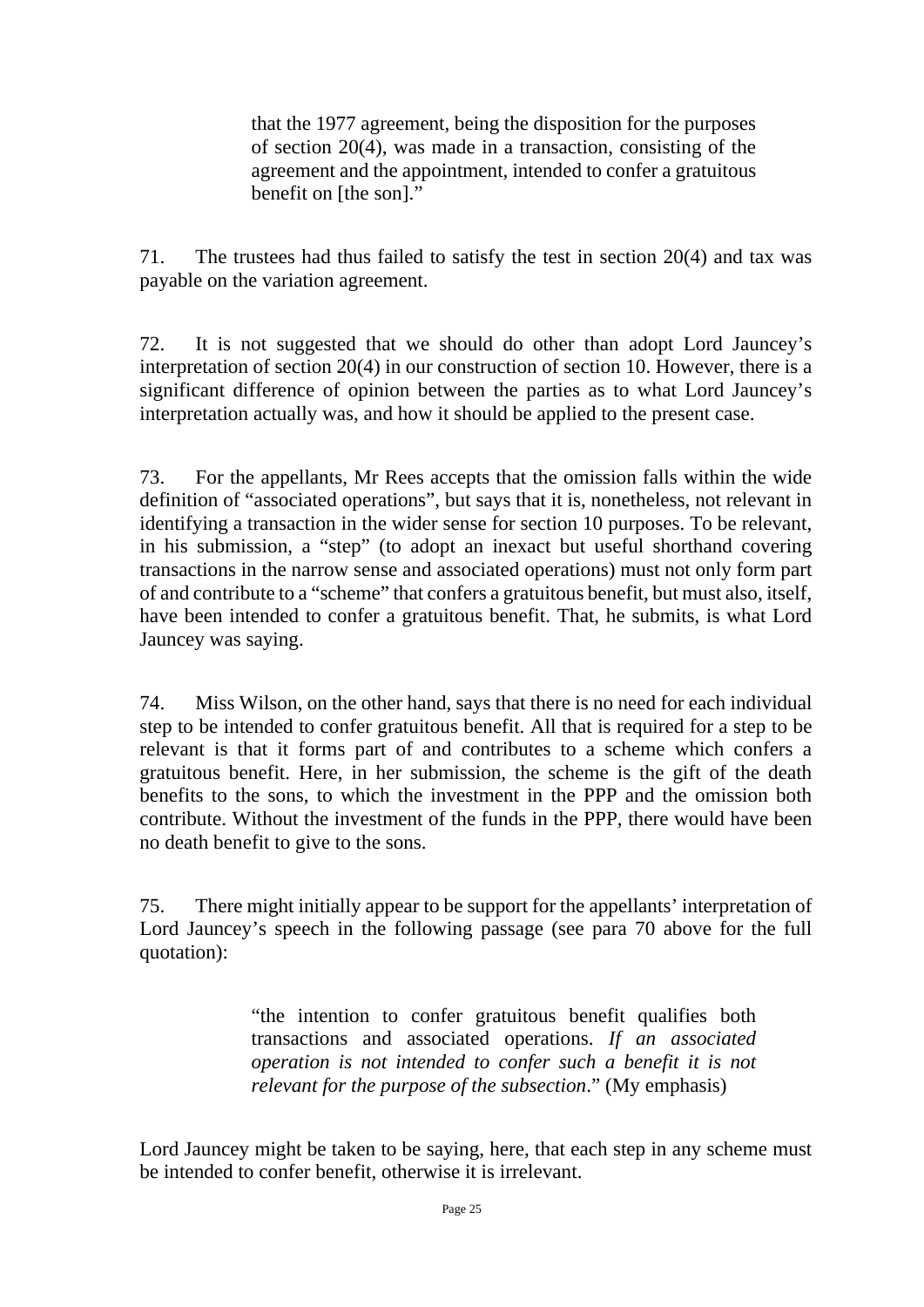76. However, I do not think that can be what he meant. I agree with Miss Wilson, who submits that to understand *Macpherson* correctly, one must appreciate that it was there conceded by the Revenue that the variation agreement was not intended to confer gratuitous benefit and was such as might be expected in a commercial transaction (see p 173G). The variation agreement was, of course, the focus of the dispute in that case. Unless it could be linked with the appointment in favour of the son the following day, it would have escaped tax by (putting it loosely) the application of section 20(4). The Revenue, however, satisfied their Lordships that the agreement *could* be bolted together with the next day's appointment, notwithstanding that the variation agreement was not attended by an intention to confer gratuitous benefit. It was held to be part of a scheme which was intended to confer gratuitous benefit, and therefore to be a transfer of value and subject to capital transfer tax. That scheme was made up of one element which was not attended by gratuitous intent (the variation), and one element (the appointment) which was. If Lord Jauncey had intended to say that a scheme can only comprise elements which are, themselves, attended by a gratuitous intent, there would have been no scope for taking the variation and the appointment together in this way. Accordingly, I would reject the argument that a step can only be relevant if it is, itself, taken with an intention to confer gratuitous benefit.

77. Nevertheless, it is clear that Lord Jauncey considered, in line with the Revenue's concession, that not everything which could be described as an associated operation would be material for section 20(4) purposes. The fact that the operation did not itself confer a benefit did not rule it out, but, to be relevant, it "must form a part of and contribute to a scheme which does confer such a benefit". Lord Jauncey expressed himself here in terms of the scheme conferring a benefit, rather than it also being intended to confer a benefit. However, reading his speech as a whole, I would be inclined to say that he meant that the scheme had to be one actually conferring, *and intended to confer*, such a benefit. Just before he said this, he had referred to the intention to confer gratuitous benefit qualifying both transactions and associated operations. And though referring here to a scheme which "*does* confer such a benefit", in the next paragraph (quoted at para 70 above), he referred to the conceded fact that the appointment conferred a gratuitous benefit on the son and the fact that that appointment would not have been made without the variation, and then said that it followed that the agreement was not only effected with reference to the appointment but was "a contributory part of the scheme *to* confer a benefit" (my emphasis). In my view, this passage, and in particular the reference to a "scheme to confer a benefit" shows that Lord Jauncey saw it as a necessary feature that the scheme should be one intended to confer a gratuitous benefit.

78. The alternative scenario with which Lord Jauncey dealt in the following paragraph (p 176D) perhaps provides a little further help as to what he had in mind as to the workings of the requirement that the step be a contributory part of the scheme. In the alternative scenario, the agreement took place after the appointment.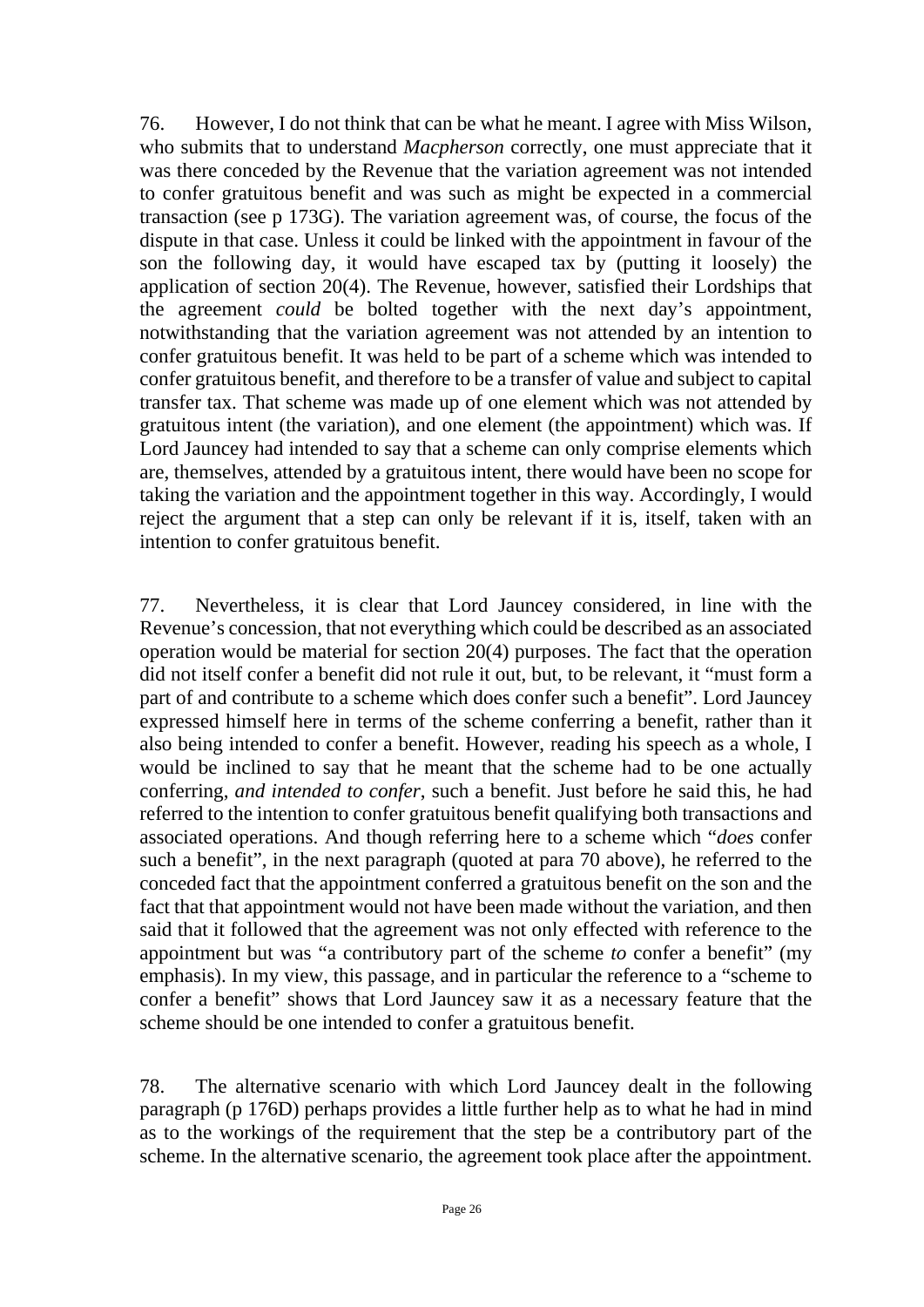On Lord Jauncey's analysis, whilst associated with the appointment in accordance with the definition in section 44, it would not have been a relevant associated operation. What he saw as important, in that situation, was that, as a matter of fact, the agreement "would have contributed nothing to the conferment of the gratuitous benefit which had already been effected by the appointment". Alternatively, he would have ruled it out on the basis that the transaction which was intended to confer gratuitous benefit had been completed before the agreement had been entered into, so that although it was an associated operation, it could not be said to have been made in that transaction.

79. What remains is to consider how the requirement that associated operations "form a part of and contribute to a scheme" applies in the present case. It may help to commence that consideration by recalling that the scheme in the *Macpherson* case involved the variation agreement, on commercial terms, (which might be likened to the transfer to the PPP in this case), and the appointment, which conferred, and was intended to confer, gratuitous benefit (which might be likened to the omission in this case). As in *Macpherson*, so in the present case, the two steps are potentially relevant associated operations. In *Macpherson*, they were linked as part of the scheme to benefit the son and therefore reliance could not be placed on the section 20(4) exemption. But do the two steps here "form a part of and contribute to a scheme" which is intended to confer gratuitous benefit?

80. Before moving to consider this, it might be helpful to look in a bit more detail at the circumstances of the *Macpherson* case. Paragraph 17 of the affidavit of the trust solicitor played an important part in the resolution of the dispute. Lord Jauncey quoted from it, at p 170H, as follows:

> "It further appears from paragraph 17 of the affidavit of the trust solicitor that for reasons which it is not necessary to consider, the trustees:

> > 'came to the conclusion that they ought not to exercise their power of appointment so as to give Mr David Robarts' eldest son Timothy an interest in possession in the settled pictures unless the terms of the 1970 custody agreement were first reviewed and varied, since Mr David Robarts was not willing to continue, after such an appointment, to house the pictures on the terms of the 1970 custody agreement in its original form'."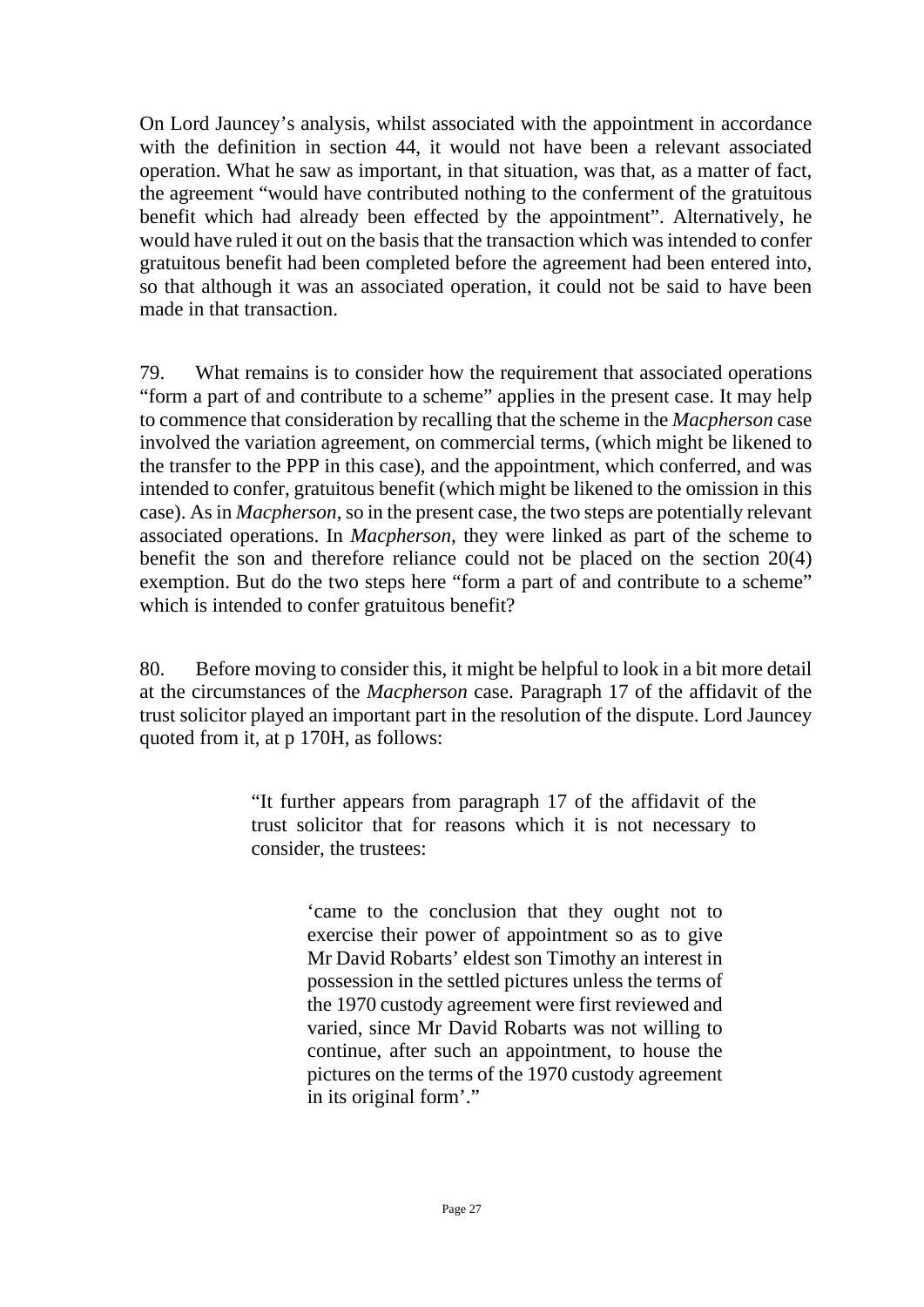81. This evidence from the trust solicitor was an important part of the Revenue's case, as can be seen from what Lord Jauncey said at p 175C:

> "Counsel for the Crown contended that as a matter of law the transaction which had to be looked at in section 20(4) was one which included a series of transactions and associated operations and that as matter of fact the disposition, being the 1977 agreement, was made in such a transaction. Counsel accepted that the terms of paragraph 17 of the affidavit of the trust solicitor … were essential to the factual part of this proposition."

82. As I see it, the crux of paragraph 17 of the affidavit was that the power of appointment would not have been exercised unless the 1970 agreement was first varied. The Revenue's contention, as set out by Lord Jauncey, wasthat "as [a] matter of fact", the 1977 agreement (by which that desired variation was achieved) was made in a transaction of the "series of transactions and associated operations" variety. And the terms of paragraph 17 of the affidavit were accepted to be "essential" to a conclusion that there was, indeed, in fact, a series comprising the 1977 agreement and the appointment.

83. On the facts of the *Macpherson* case, it can be seen that the two steps in the series were clearly linked by a common intention. The present case is not so straightforward. Here, the FTT found that "whatever the intent behind the omission, it was not linked with the transfer to the PPP in Mrs Staveley's mind" (see para 32 above). In part this was because her intent in making the transfer was solely to break the connection with Morayford, and in part it was because her decision not to take lifetime benefits predated, and was independent of, the decision to transfer. The Court of Appeal considered the FTT to be mistaken in so finding (see para 46 above). Its conclusion was that, although Mrs Staveley made the transfer out of a desire to sever ties with Morayford, "the only reasonable conclusion" was that she also intended it to be the means by which the death benefits could be passed to her sons.

84. The appellants' challenge to the Court of Appeal's approach to Transfer Issue 2 is put, in significant part, upon the basis that it is necessary for each transaction/associated operation to be qualified by an intent to confer gratuitous benefit, a proposition which I would reject for the reasons I have given earlier. But it is also submitted that, in order to reach its conclusion, the Court of Appeal interfered impermissibly with the FTT's findings of fact, failing to abide by the limitations imposed by *Edwards v Bairstow* [1956] AC 14. Furthermore, the Court of Appeal's reasoning is, the appellants say, impossible to reconcile with its acceptance that the FTT was entitled to conclude that the transfer to the PPP was not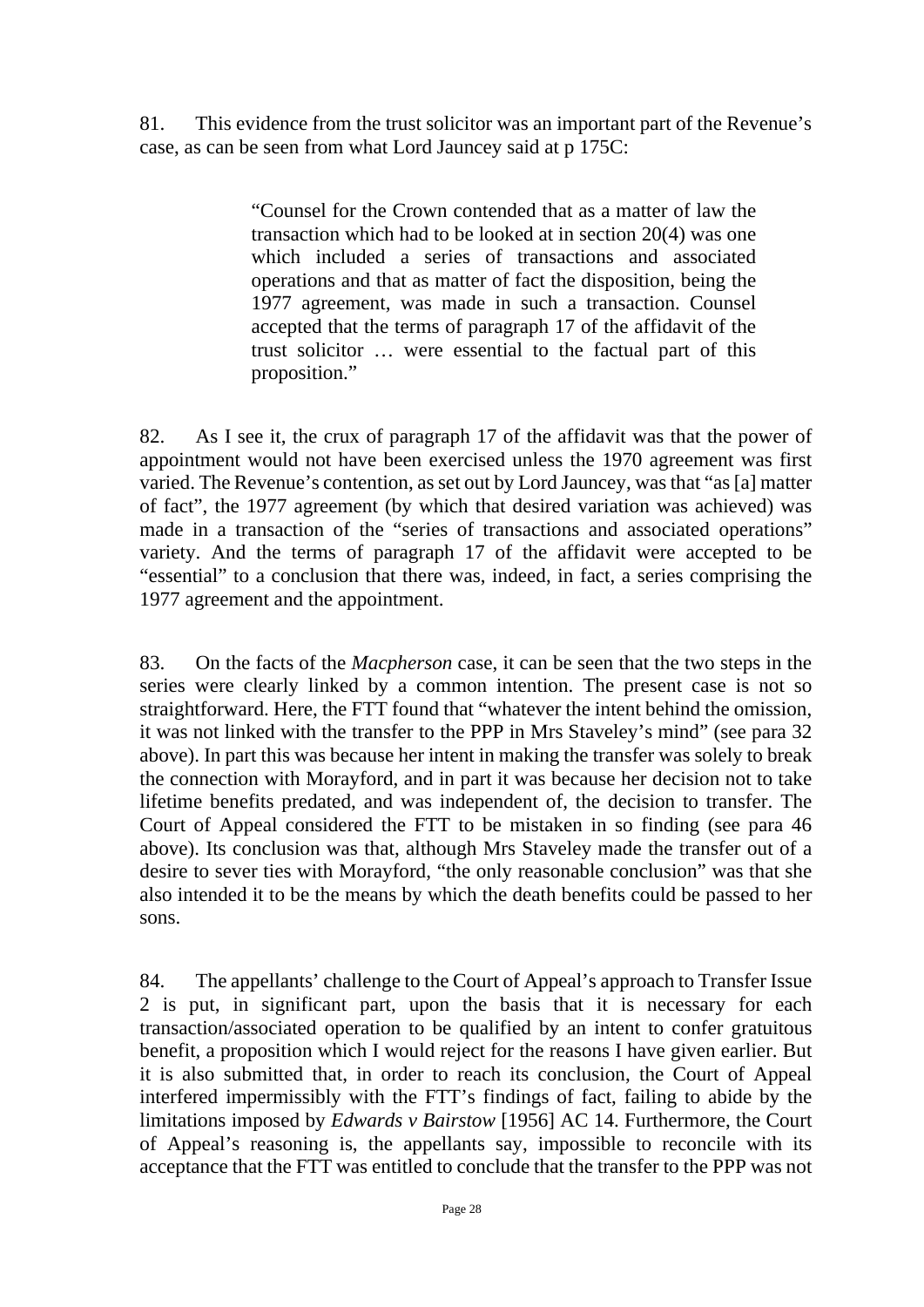of itself intended to confer a gratuitous benefit. In the appellants' submission, the FTT's finding that the omission was not linked with the transfer should be restored, and it follows that the transfer was not part of a relevant scheme.

85. HMRC respond with two alternative arguments concerning the FTT's findings of fact. First, they say that the appellants miscast what the FTT found. They point to the FTT's finding at para 16 (see para 26 above) about the importance Mrs Staveley attached to her sons benefitting from her estate. They also point out that the FTT found that the decision not to take lifetime benefits was a continuing decision, intended to benefit the sons, made in June 2006 and unchanged until her death. Whilst Mrs Staveley chose a different mechanism for her gift of death benefit to the sons, moving the funds to the PPP, the PPP was nevertheless intended to be the mechanism for the intended gift and, in their submission, linked with the omission as part of a scheme intended to confer gratuitous benefit. Secondly, and in the alternative, HMRC submit that in so far as the FTT ruled out any relevant link between the transfer and the omission, its finding was wrong, as the only rational conclusion was that in making the transfer into the PPP, as well as seeking to exclude her husband, Mrs Staveley intended to facilitate the gift to her sons of the death benefits.

86. I have not found it at all easy to determine how the law should be applied to the facts in relation to Transfer Issue 2. In part this is because, quite exceptionally, the matter has reached this court with the factual matrix still the subject of significant debate. However, it is also because both sides' arguments have force.

87. The result seems to me to depend upon the degree to which one isolates Mrs Staveley's investment in the PPP from its context. Let us suppose that Mrs Staveley was taking out the PPP as her first investment in a pension. The investment was made at a time when (as the FTT found) she held a settled intention that, in order to confer a greater financial benefit on her sons, she would not draw lifetime benefits. The nomination of her sons in the Expression of Wish form shows that this was actively in her mind at the time of the transfer to the PPP. The PPP was the vehicle which would generate death benefits to pass on. It could properly be described, in my view, as "a means by which the death benefits could be passed" to them (see Newey LJ para 103(v), quoted at para 46 above). The second element in achieving that objective was that Mrs Staveley would not draw lifetime benefits. So far, the analysis supports a finding that the investment in the PPP and the omission to draw lifetime benefits were part of a scheme to confer benefit.

88. But the PPP was not a first investment in a pension scheme. The funds were already invested in the section 32 policy, and Mrs Staveley's essential scheme, of not drawing a lifetime pension in order to benefit her sons by leaving them her death benefits, could have been achieved without any change of pension policy. Leaving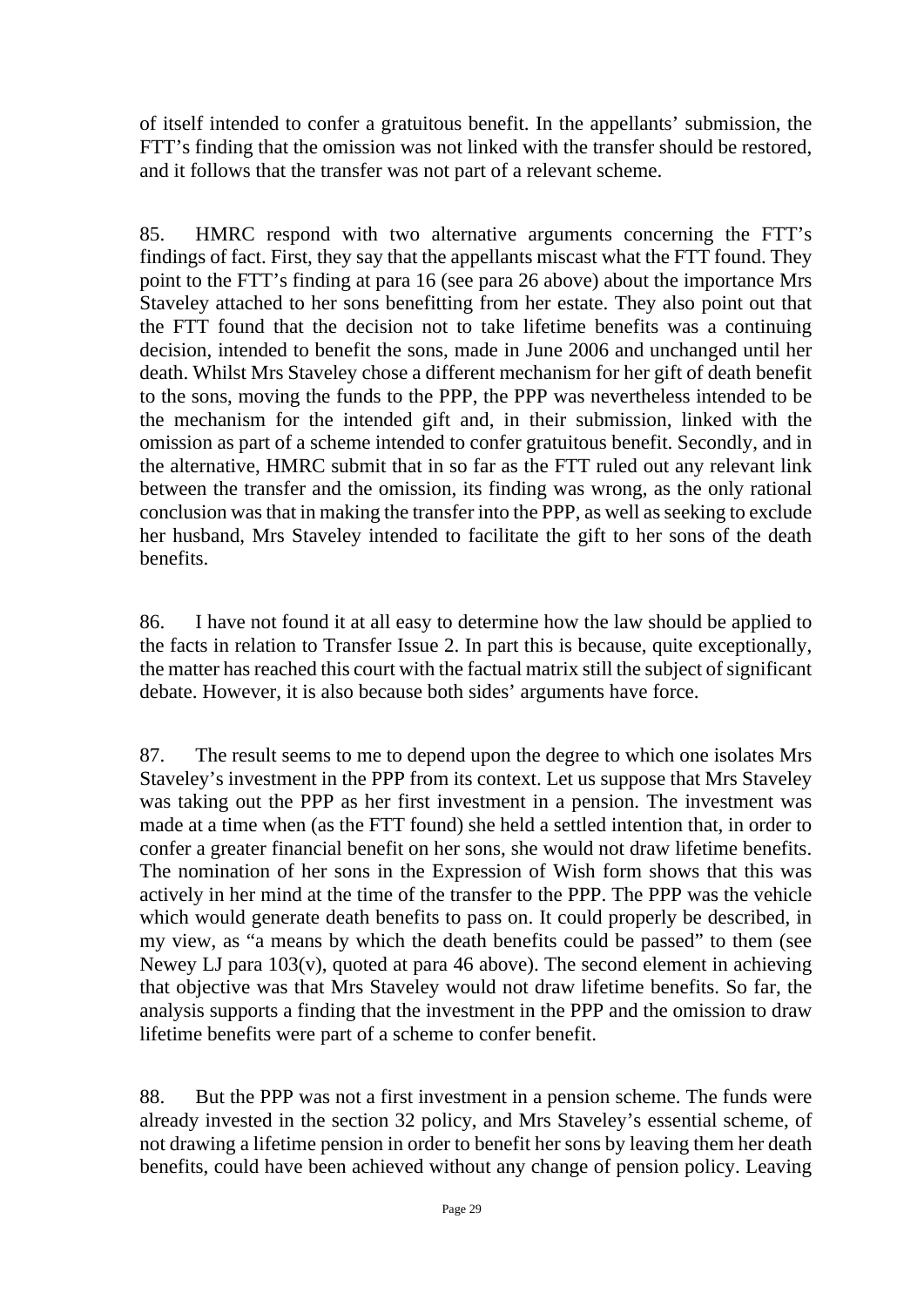to one side inheritance tax saving, upon which HMRC have not sought to rely at this stage of the analysis, and also the vexed question of Morayford, there was no need to transfer the funds at all and no benefit in doing so. The circumstances differ materially, therefore, from those in *Macpherson*. In *Macpherson*, the two elements under consideration were linked in the scheme by a common intention - the trustees would not have made the appointment if the variation had not taken place - and the scheme was one intended to confer, and actually conferring, gratuitous benefit on the son by the appointment of the pictures. The variation agreement therefore satisfied Lord Jauncey's requirements that it "form a part of and contribute to a scheme which *does* confer … a [gratuitous] benefit" (my emphasis) and is intended to confer a gratuitous benefit. In the present case, the transfer to the PPP and the omission to take lifetime benefits were not, in fact, relevantly linked in a scheme. The omission had already been decided upon whilst the funds were in the section 32 policy and the sons could have benefitted from it without any move to the PPP. Moving the funds from one policy to the other (the "transfer", focused upon by the Notice) was not a contributory part of the scheme to confer gratuitous benefit on the sons; it was a step taken solely to ensure that Morayford could not benefit, as the FTT were entitled to find on the very unusual evidence in this case. The omission and the transfer were not therefore, in my view, relevantly associated.

#### 89. I would therefore allow the appeal in relation to Transfer Issue 2.

#### *Section 3(3) and the omission: discussion*

90. It is common ground that Mrs Staveley's estate was diminished by her omission to exercise her right to lifetime benefits under her pension and that her sons received the resulting death benefits some months after her death. The dispute is as to whether it can be said that "the value … of another person's estate … is increased by" her omission, within the meaning of section 3(3) (as amended by section 156 of, and paragraph 8 of Schedule 20 to, the Finance Act 2006). The appellants say that it cannot because there is not a sufficient connection between the omission and the increase in value in the sons' estates. They argue that for matters to come within section 3(3) the omission has to be the immediate cause of the increase in the value of another's estate, with there being immediacy both in terms of timing and in terms of cause and effect. They point to various linguistic features of the section, notably the words "increased by", and the use of the present tense ("the value of a person's estate is diminished, and the value … of another person's estate … is increased"). On their submission, the section will only apply where the omission directly causes the increase, not where it is purely something "but for" which the increase would not have taken place. They bolster their argument by referring to potential practical problems if section 3(3) applies in circumstances such as the present, given that it was not until six months after Mrs Staveley's death that the scheme administrator exercised the discretion in the sons' favour. This shows, they say, that those who have to deliver an IHT account will not know for an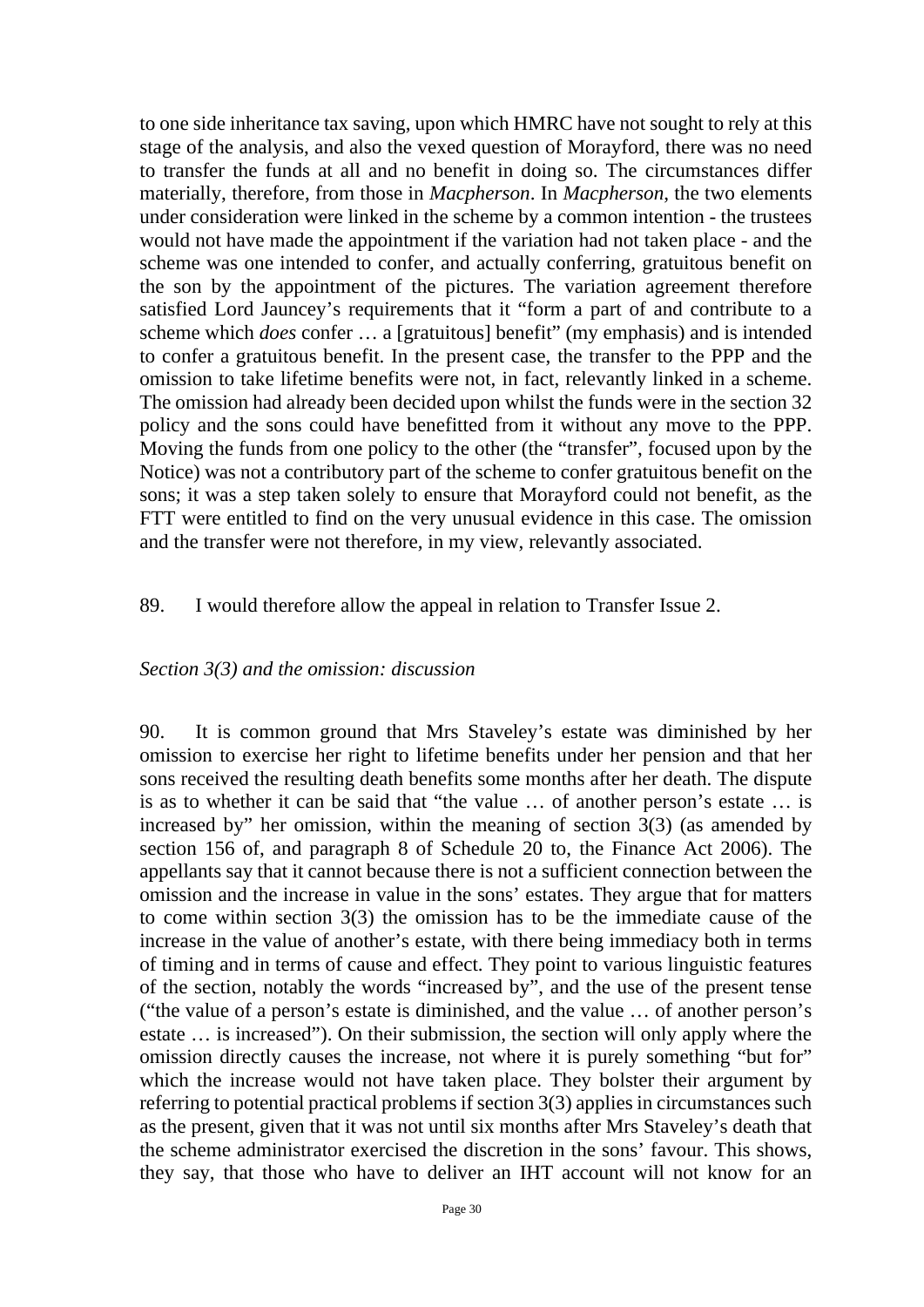indefinite period whether or not the deceased's omission is to be treated as a disposition for IHT purposes.

91. Consideration of this issue must proceed upon the basis that there was a genuine discretion to be exercised by the scheme administrator here. It was, of course, a discretion which need not have been exercised in the sons' favour, there being others included in the class provided by the scheme rules. Notwithstanding this, I would conclude that the provisions of section 3(3) are satisfied and the omission is therefore a deemed disposition.

92. I do not consider there is any mandate to import a temporal requirement into the subsection, requiring an immediate temporal link between the reduction in one estate and the increase in the other. There is a correlation of substance between the reduction and the increase, in that one results from the other, but they need not occur at precisely the same time. The use of the present tense upon which the appellants rely, does not dictate such a requirement. The present tense is used to identify two separate states of affairs which have to exist ("is diminished" and "is increased by") but it does not follow that they have to exist at the same time or, putting it more exactly, one immediately following the other.

93. That is not to say that questions of timing will be irrelevant to a determination of whether the subsection is satisfied. I agree with HMRC's submission that, as with all questions of causation, the evaluation of whether "another person's estate … is increased by the … omission to exercise a right" requires consideration of all the facts and circumstances. I turn therefore to look at the wider causation argument, bringing in the scheme administrator's discretion.

94. In this case, the omission yielded the death benefits that, in fact, increased the sons' estates and I do not see the limited discretion of the scheme administrator as breaking the chain connecting the two events. To say that it did would be to adopt a narrow and legalistic approach to section 3(3) which does not seem to me to be appropriate. Putting it another way, the omission was the operative cause of the increase. As Newey LJ observed (para 109, see para 47 above), it may be that the increase in the sons' estates could also be said to be brought about "by" the exercise of the administrator's discretion, but that does not preclude a finding that they were increased "by" the omission.

95. My view is reinforced by the fact that section 3(3) requires only that "another person's estate" is increased. It is not concerned with the identity of the other person. The benefits that were generated by Mrs Staveley's omission to draw her lifetime pension were undoubtedly going to increase "another person's estate", even if the scheme administrator had not exercised its discretion in favour of the sons, but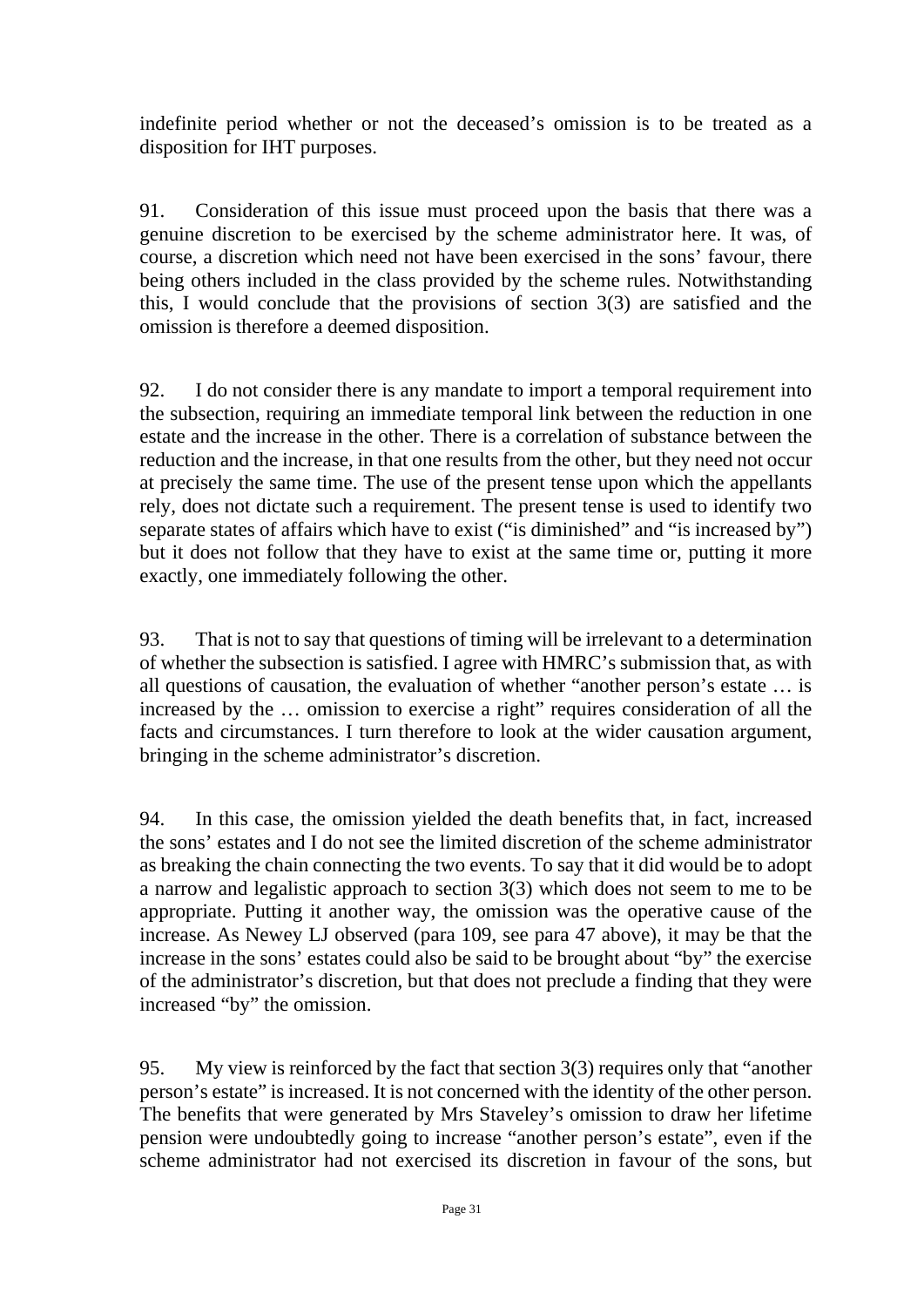instead chosen others from the list within the scheme rules. To my mind, this adds weight to an interpretation of the subsection which results in the omission in this case being deemed to be a disposition, and it deals also with the practical problem which the appellants suggested arose. The persons liable for tax might not have been identifiable, but it would have been clear from the date of Mrs Staveley's death that a charge to tax would arise by virtue of the omission.

96. I would therefore dismiss the appeal in relation to the omission.

## *Overall conclusion*

97. It follows from the above that, in my view, the Court of Appeal properly found that Mrs Staveley's omission to draw lifetime benefits under the PPP should be treated as a disposition by virtue of section 3(3) IHTA, but that the transfer of funds from the section 32 policy to the PPP, whether taken alone or in the context of the omission, was not a transfer of value because section 10 IHTA applies.

# **LORD HODGE: (dissenting in part) (with whom Lord Sales agrees)**

98. I am very grateful to Lady Black for her clear judgment. I agree with her on Transfer Issue 1 and on the question of section 3(3) of the Inheritance Tax Act 1984 ("IHTA") and the omission. I have come to a different conclusion on Transfer Issue 2 and set out briefly the reasons for my view.

99. The parties agreed and I accept that the law had been correctly stated by the House of Lords in *Inland Revenue Comrs v Macpherson* [1989] AC 159 ("*Macpherson*"). The case involved the interpretation and application of sections 20(4) and 44 of the Finance Act 1975 ("FA 1975"), which were substantially identical to sections 10 and 268 of the IHTA. Like Lady Black, I consider that the decision of the House of Lords requires close consideration.

100. *Macpherson* was concerned with a discretionary settlement which had as its primary objects Mr Robarts and his family. The settled property came to include valuable pictures which were kept in houses owned by Mr Robarts and his wife. In 1970 the trustees of the settlement entered into an agreement with Mr Robarts ("the 1970 agreement") whereby he undertook the custody, care and insurance of the pictures and to pay £100 per year for the enjoyment of them. Either side could terminate the agreement on three months' notice. On 29 March 1977 the trustees and Mr Robarts entered into a further agreement ("the 1977 agreement") to vary the 1970 agreement by reducing his annual payment and limiting his liability in respect of the insurance and loss of the pictures. The right to terminate the agreement on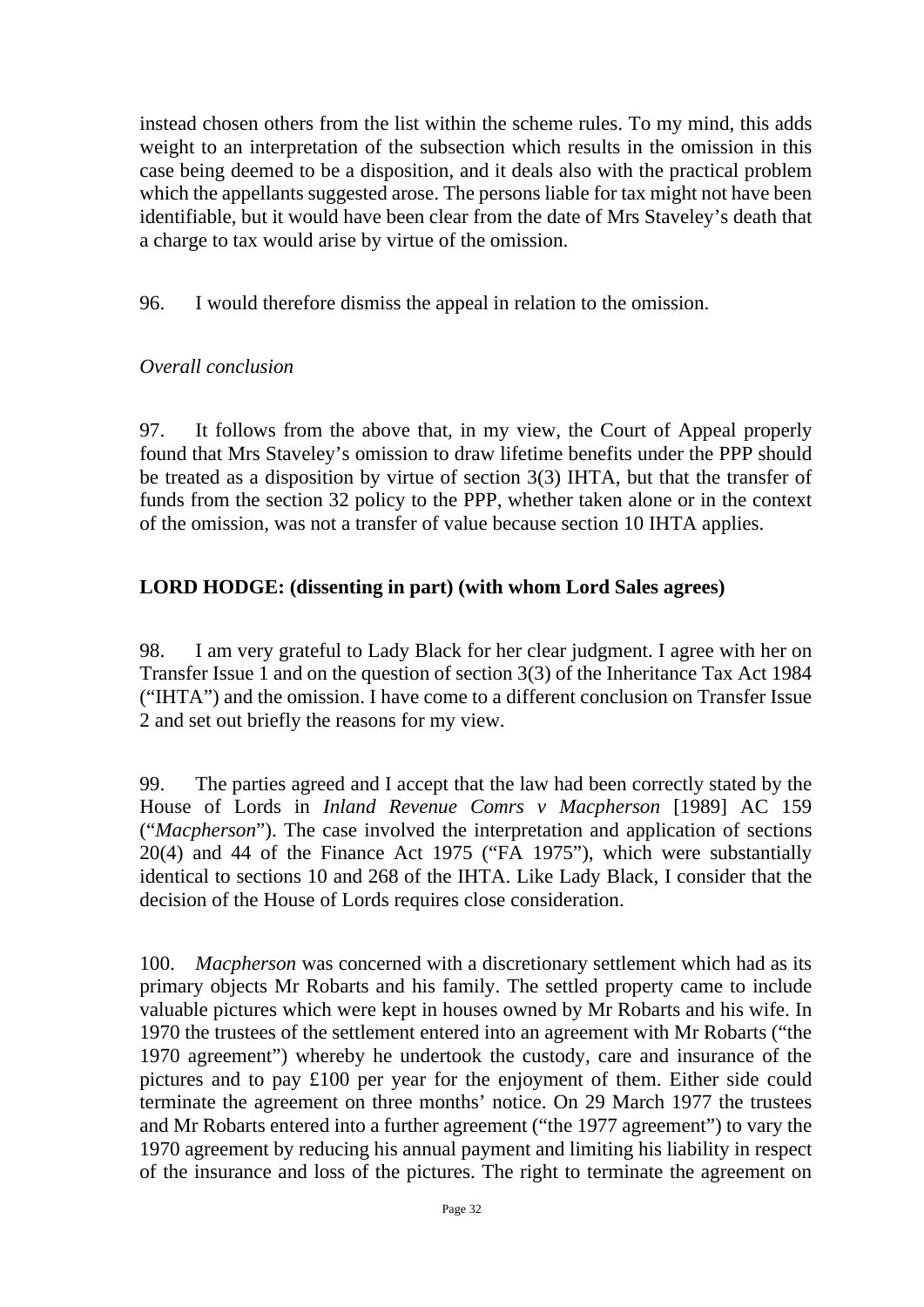three months' notice was removed and replaced with a provision continuing the 1970 agreement (as so amended) in force until 1 April 1991, unless Mr Robarts committed a serious breach of the agreement. On the following day, the trustees executed a deed of appointment appointing the pictures, subject to the agreements, on trusts under which Mr Robarts' son, Timothy, took a protected life interest in possession. The trust solicitor gave evidence by affidavit that the trustees had concluded that they ought not to exercise their power of appointment to give Mr Robarts' son an interest in possession in the pictures unless the 1970 agreement was first varied, because Mr Robarts was not willing to continue to house the pictures after such an appointment on the terms set out in the 1970 agreement.

101. The 1977 agreement diminished the value of the pictures because it deferred the date at which they could be delivered to the open market. The Inland Revenue Commissioners ("IRC") therefore sought to charge capital transfer tax in respect of the 1977 agreement. The disputed question was whether the 1977 agreement was not a transfer of value because it was a disposition which "was not made in a transaction intended, to confer any gratuitous benefit on any person". Section 20(4) of the FA 1975, now section 10(1) of the IHTA, therefore occupied centre stage.

102. Counsel for the trustees accepted that the 1977 agreement and the appointment were associated operations within the wide definition in section 44 of the FA 1975 (section 268 of the IHTA) but submitted that the only transaction was the 1977 agreement itself. The appointment was therefore not a relevant associated operation. Counsel for the IRC contended that a disposition could be made in a transaction which (under section 44 of the FA 1975) included a series of transactions and associated operations. The 1977 agreement was made in such a transaction because of the intention of the trustees recorded in the affidavit of the trust solicitor.

103. The House of Lords did not accept the trustees' submission. Lord Jauncey of Tullichettle, who gave the leading judgment, rejected the narrow interpretation of section 20(4). He held that the 1977 agreement was a disposition for the purposes of section 20(2) (now section 3(1) of the IHTA 1984) and section 20(4). He stated (p 174D-E) that section 20(4) envisaged:

> "two types of situation in which a disposition may not be a transfer of value, namely: (1) where the disposition stood alone and was not intended to confer any gratuitous benefit, and (2) where the disposition was not made in a transaction intended to confer any gratuitous benefit."

He continued (p 174F-G):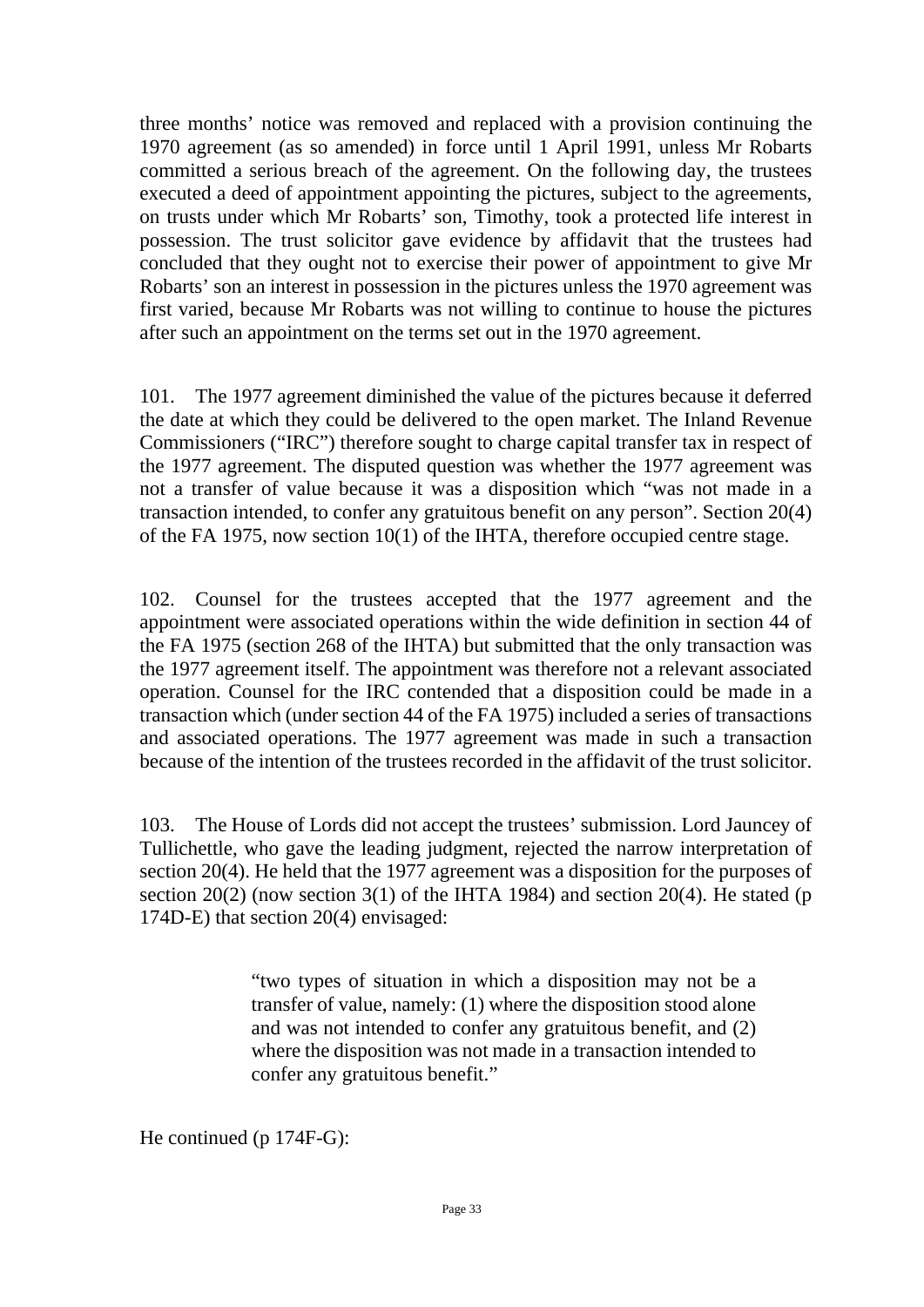"In the second case the disposition would form one of a number of events of which the sum constituted the transaction which was relevant to intent. There is nothing in … section 20(4) to require that the event, to use a neutral word, which results in the devaluation of the settled property must be looked at in isolation from all other events for the purposes of the subsection. If an individual took steps which devalued his property on Monday with a view to making a gift thereof on Tuesday he would fail to satisfy the requirements of section 20(4) because the act of devaluation and the gift would be considered together. If trustees in the circumstances envisaged in paragraph 6(3) took steps which devalued the settled property with the object of making subsequent distributions thereof why should the two events be considered as independent of one another? Neither law nor logic would suggest that they should."

104. Lord Jauncey acknowledged that, in order to determine whether the 1977 agreement was made in a transaction, within the extended meaning of section 20(4) (ie "a series of transactions and any associated operations"), it was necessary to consider what were "associated operations" in section 44. He noted that the definition in that section was "extremely wide" and was capable of covering a multitude of events affecting the same property which might have little or no apparent connection between them (p 175D). He then set out how a limitation should be imposed on the concept of associated operations for the purpose of determining what constituted a transaction for the purposes of section 20(4). He stated (p 175G-176C):

> "If the extended meaning of 'transaction' is read into the opening words of section 20(4) the wording becomes:

> > 'A disposition is not a transfer of value if it is shown that it was not intended, and was not made in a transaction including a series of transactions and any associated operations intended, to confer any gratuitous benefit …'

So read it is clear that the intention to confer gratuitous benefit qualifies both transactions and associated operations. If an associated operation is not intended to confer such a benefit it is not relevant for the purpose of the subsection. That is not to say that it must necessarily per se confer a benefit but it must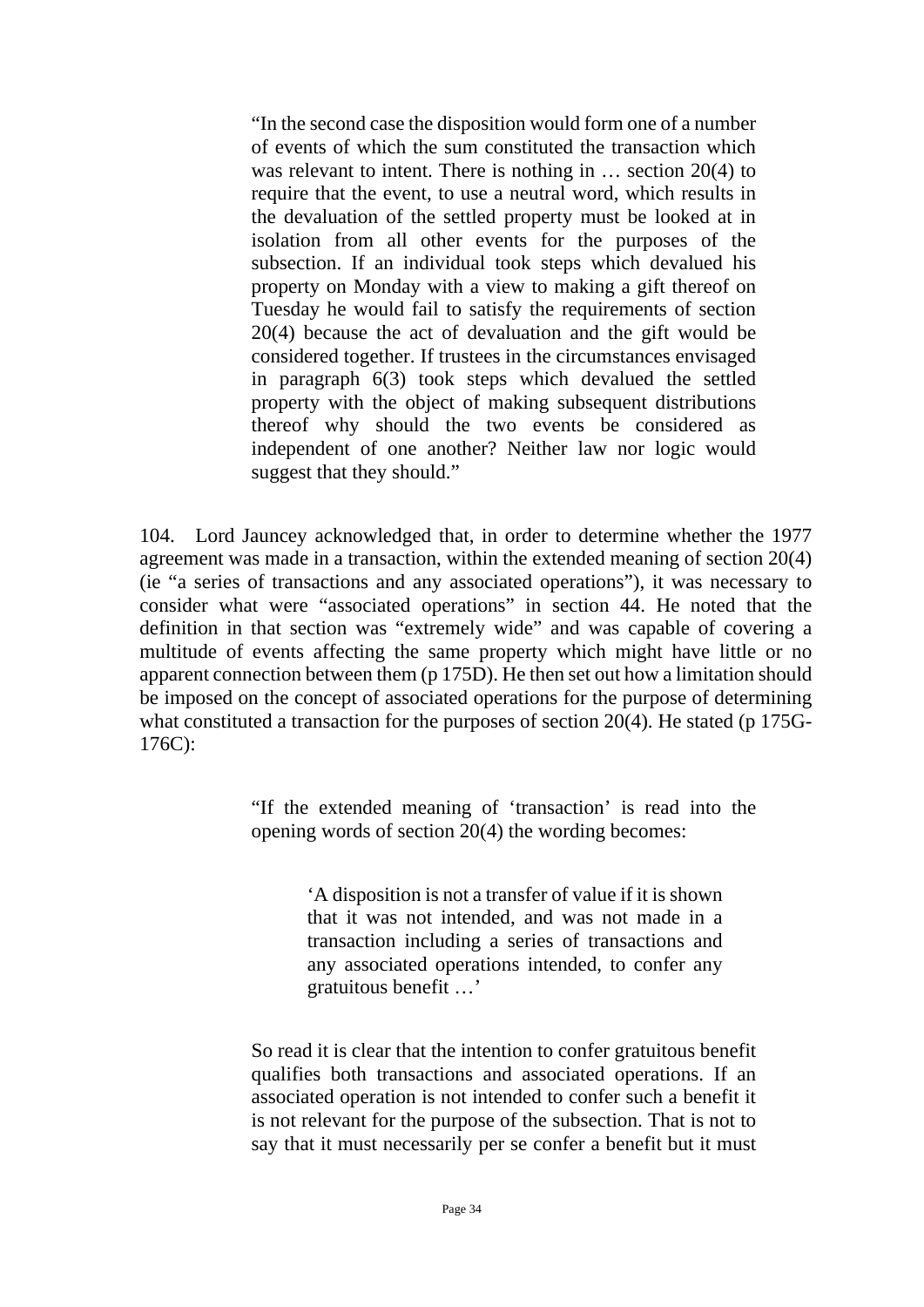form a part of and contribute to a scheme which does confer such a benefit.

In this case it is common ground that the appointment conferred a gratuitous benefit on Timothy. It is clear … that the appointment would not have been made if the 1970 agreement had not been varied by that of 1977. It follows that the 1977 agreement was not only effected with reference to the appointment but was a contributory part of the scheme to confer a benefit on Timothy. So viewed there can be no doubt that the 1977 agreement, being the disposition for the purposes of section 20(4), was made in a transaction, consisting of the agreement and the appointment, intended to confer a gratuitous benefit on Timothy." (Emphasis added)

105. Lord Jauncey then dealt with a submission by counsel for the trustees that it would be anomalous if the 1977 agreement were a relevant associated operation because double taxation would occur if the appointment had preceded the 1977 agreement. He rejected that submission for two reasons (p 176D-E): first because the 1977 agreement "would have contributed nothing to the conferment of the gratuitous benefit which had already been effected by the appointment", and alternatively, because the transaction intended to confer the gratuitous benefit had already been completed before the agreement was in place.

106. In my view, Lord Jauncey limited the type of transaction or series of transactions and associated operations which were relevant for the purpose of section 20(4) (now section 10(1) of the IHTA) by requiring that the disposition in question formed part of and contributed to the transaction (or in his words "the scheme") which conferred a gratuitous benefit. In *Macpherson* the transaction intended to confer a gratuitous benefit was put into effect when the appointment was made on the day following the execution of the 1977 agreement. On the facts of that case (viz the evidence of the trust solicitor which IRC's counsel accepted was critical to their case and to which Lady Black refers in paras 80 and 81 above), that appointment would not have been made unless the 1970 agreement had been varied. In other words, the intended result of the scheme to benefit Timothy (which I will call B) was achieved by the appointment itself but that appointment would not have happened without the prior step (which I will call A) which was the 1977 agreement. But Lord Jauncey did not set up a requirement that the disposition (A) had to be a necessary component of the scheme to achieve the result (B) but merely that A was effected with reference to the appointment and was a contributory part of the scheme to achieve the result B.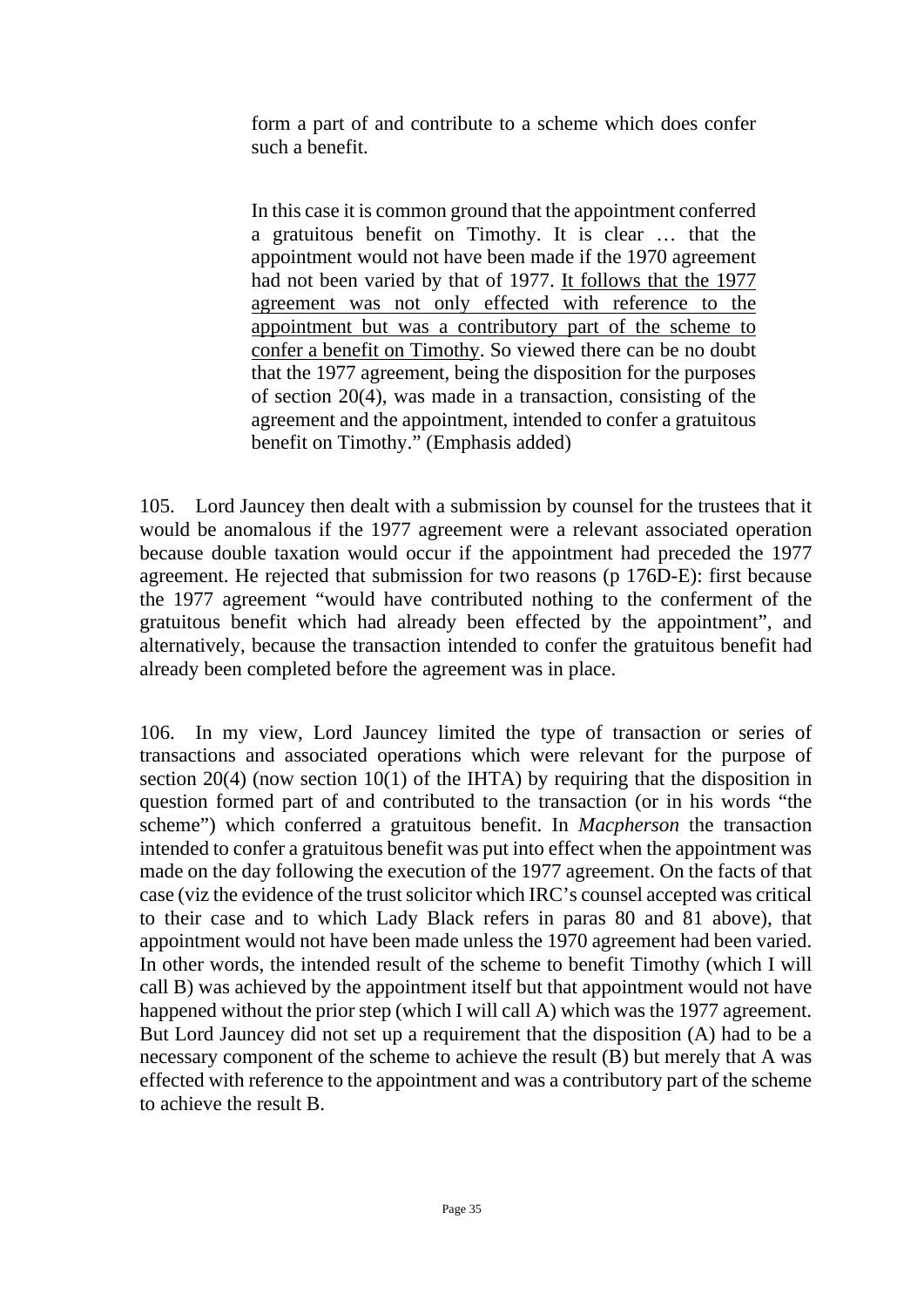107. In Mrs Staveley's case, she had formed an intention, some time before she decided to instruct the transfer, to use her pension pot in the section 32 policy to confer a gratuitous benefit on her sons by omitting to take lifetime benefits. If she did not take such benefits, the trustees on her death would have paid a lump sum to her estate by way of death benefit. The holding of the section 32 policy and the continued omission to take lifetime benefits were thus a transaction (or scheme) to confer gratuitous benefit on her sons. That transaction (or scheme) would not have been completed until she died: until then, her sons had no benefit. In this context the result of the scheme to confer benefit on her sons (B) would be achieved if she retained the section 32 policy and took no benefits (A). Because she did not wish her ex-husband to benefit from the return of any surplus in her pension fund to Morayford Ltd, she instructed the transfer of her pension fund to the PPP and nominated her two sons to be considered by the pension scheme administrator as equal recipients of the death benefit. Before and after the transfer, the pension fund was earmarked to confer benefit on her sons. By so acting she created an alternative mechanism by which to give effect to her intention to confer that gratuitous benefit. Mrs Staveley could have prevented Morayford Ltd from benefitting from the surplus in her fund by other means. But she did not do so. The transfer and the nomination in favour of her sons were, on the FTT's findings of fact, made when Mrs Staveley had a continuing intention to confer that benefit on her sons. In other words, by replacing step A (the combination of the holding of section 32 policy and the intention not to take life benefits) with step C (the combination of the transfer to the PPP, the nomination and the same intention) she created an alternative means of achieving the result B.

108. These circumstances clearly differ from the factual circumstances in *Macpherson*, as the transfer to the PPP was not a necessary step to achieve the result B because of the pre-existence of the section 32 policy. Where I find myself in respectful disagreement with Lady Black is that (in para 88 above) she sees as a critical distinction from *Macpherson* the fact that in this case "the sons could have benefitted from [the section 32 policy] without any move to the PPP". That distinction rests on Mrs Staveley's ability to achieve the result B before the transfer, with the result that the transfer was not necessary. It excludes the possibility of the transfer to the PPP being part of a scheme to achieve result B because it was not needed to achieve that result. That is to impose a test of necessity in relation to step C, which *Macpherson* does not support.

109. In my view, on the facts found by the FTT, the transfer itself was not motivated by the wish to give gratuitous benefit to her sons but it and the nomination were nonetheless referable to and a contributory part of a substituted scheme to enable them to receive the death benefit. That fails to meet the requirements of section 10(1) of the IHTA. I therefore agree with the reasoning of Newey LJ in para 103 of his judgment.